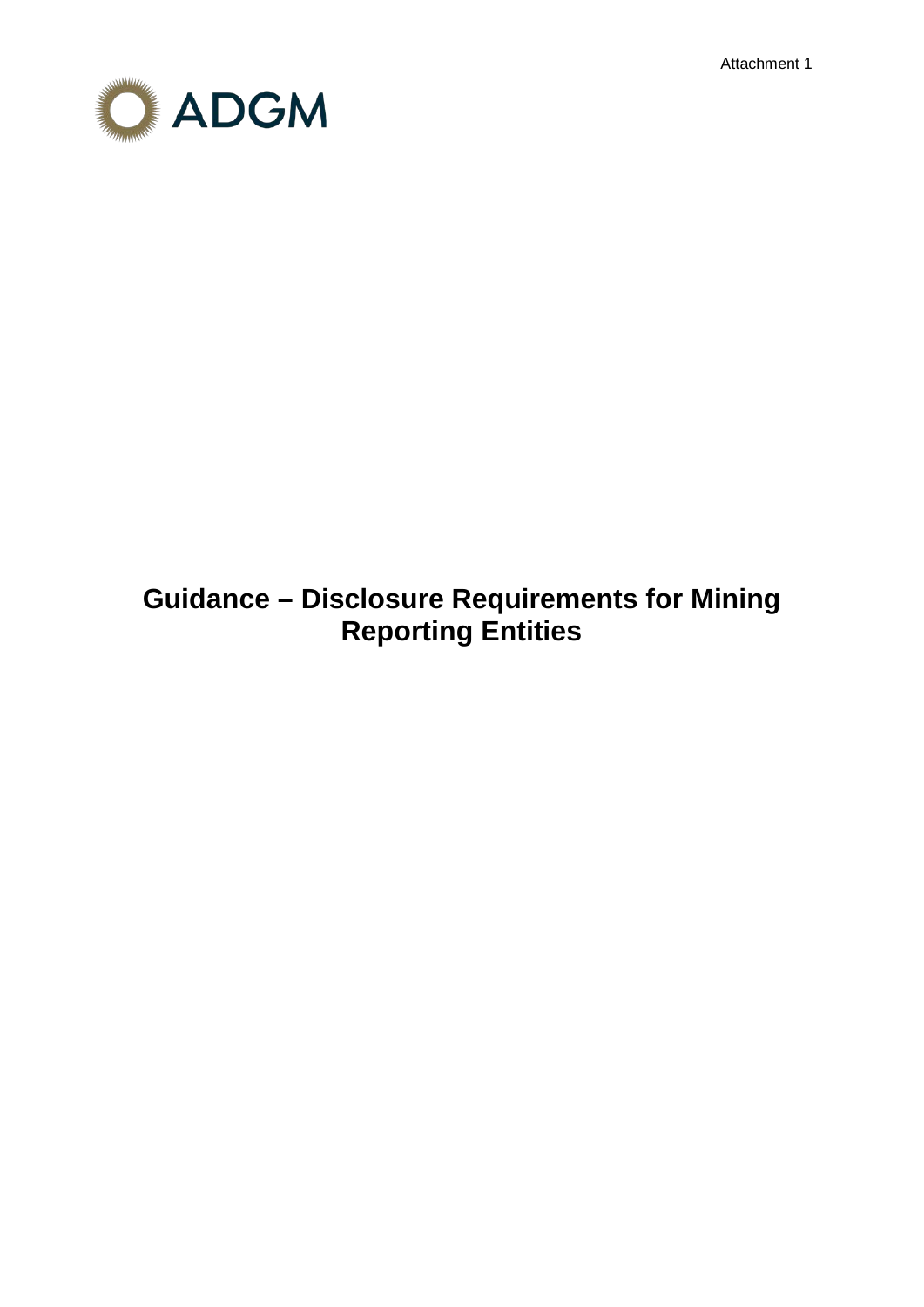# **TABLE OF CONTENTS**

| DISCLOSURES TO BE PREPARED IN ACCORDANCE WITH THE MINING REPORTING       |  |
|--------------------------------------------------------------------------|--|
| CONCEPTS RELATING TO THE DISCLOSURE OF MINING ACTIVITIES 3               |  |
|                                                                          |  |
|                                                                          |  |
|                                                                          |  |
|                                                                          |  |
|                                                                          |  |
|                                                                          |  |
|                                                                          |  |
|                                                                          |  |
|                                                                          |  |
|                                                                          |  |
|                                                                          |  |
|                                                                          |  |
|                                                                          |  |
|                                                                          |  |
|                                                                          |  |
|                                                                          |  |
|                                                                          |  |
|                                                                          |  |
|                                                                          |  |
| Production Targets wholly based on Inferred Mineral Resources  15        |  |
| Exemptions from disclosure - Subsequent disclosures & operating mines 16 |  |
|                                                                          |  |
|                                                                          |  |
|                                                                          |  |
|                                                                          |  |
|                                                                          |  |
|                                                                          |  |
|                                                                          |  |
|                                                                          |  |
|                                                                          |  |
|                                                                          |  |
|                                                                          |  |
|                                                                          |  |
|                                                                          |  |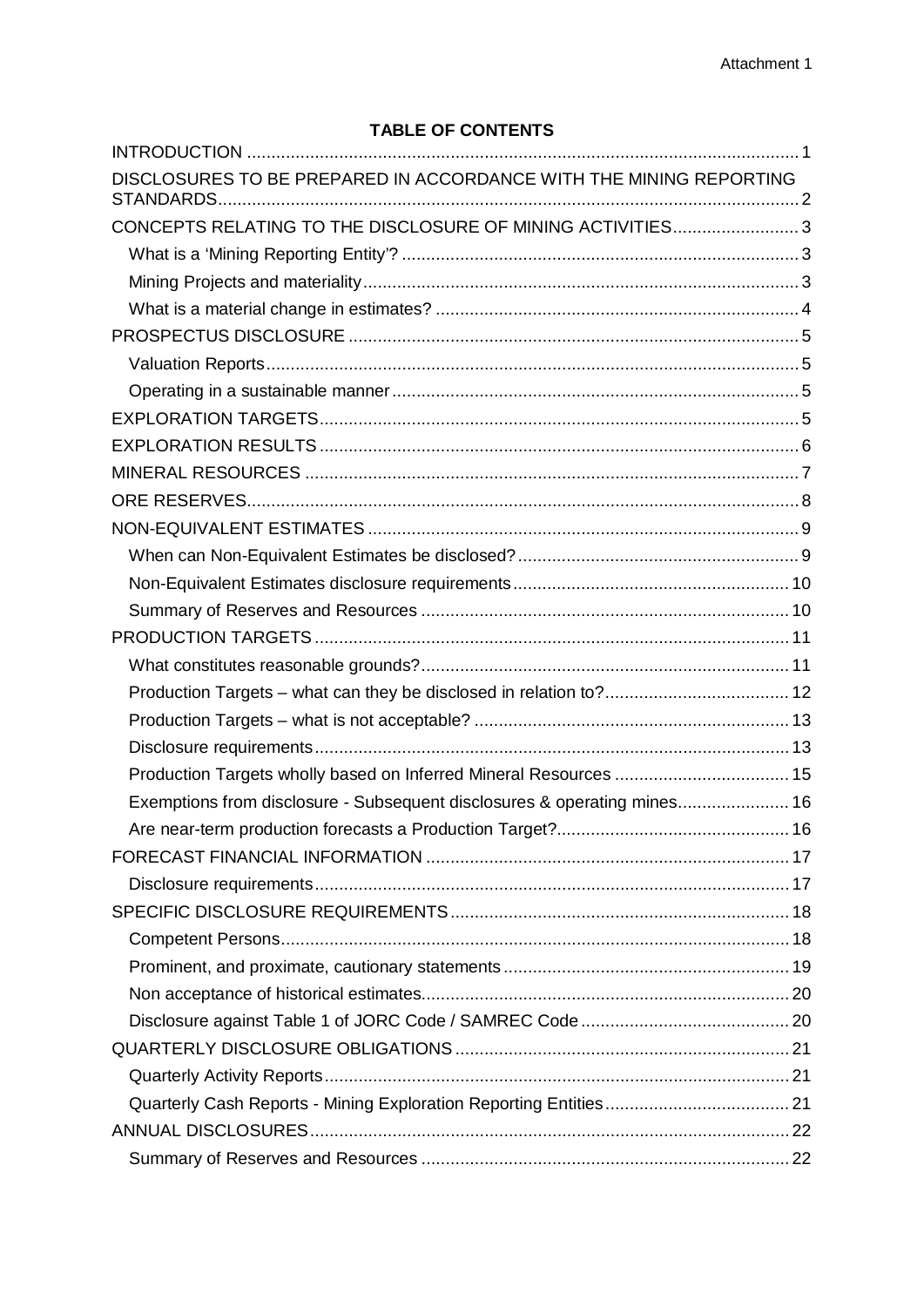| INTERACTION OF CHAPTER 12 WITH OTHER RULE DISCLOSURE OBLIGATIONS 23 |  |
|---------------------------------------------------------------------|--|
|                                                                     |  |
|                                                                     |  |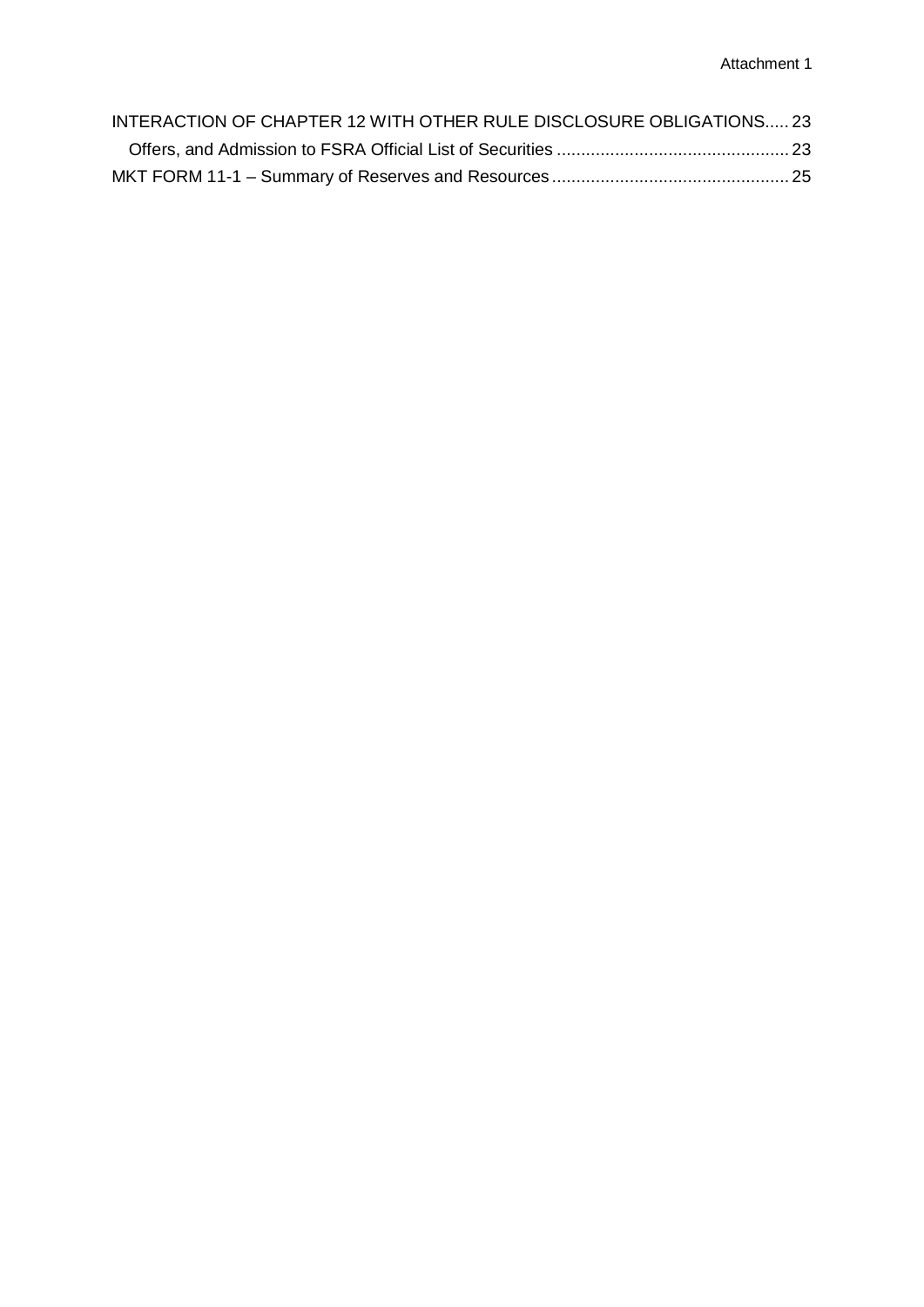# <span id="page-3-0"></span>**INTRODUCTION**

- 1) This Guidance is issued under section 15(2) of the Financial Services and Markets Regulations 2015 ("FSMR"). It should be read in conjunction with FSMR, the Markets Rules ("MKT) of the Financial Services Regulatory Authority ("FSRA") and the FSRA's Guidance & Policies Manual.
- 2) This Guidance is published to assist Issuers, Listed Companies, Reporting Entities (and their advisors) to comply with the disclosure requirements contained in Chapter 11 of MKT, which relate to Minerals activities. Chapter 11 of MKT is intended to align ADGM's listing framework for the disclosure of Minerals activities with recognised global industry standards, as well as promote consistency in, and the quality of, disclosures made in relation to Mining activities.
- 3) The disclosure framework for Mining Reporting Entities in Chapter 11 of MKT is substantially driven by three Mining Reporting Standards; the JORC Code, the SAMREC Code and NI 43-101 and the CIM Standards. These Mining Reporting Standards set guidelines that provide for standardised definitions and a comprehensive classification system for Mineral Resources and Ore Reserves. The FSRA intends for Chapter 11 of MKT to work closely, and be consistent, with the Mining Reporting Standards. If there are any inconsistencies, however, between FSMR or MKT and the Mining Reporting Standards, FSMR or MKT will prevail.
- 4) In the context of the obligations and disclosures by Mining Reporting Entities, the FSRA operates as the Listing Authority within ADGM and is therefore the authority charged with supervising Mining Reporting Entity disclosures under FSMR, MKT, and by extension of Chapter 11 of MKT, the Mining Reporting Standards.
- 5) Nothing in this Guidance binds the FSRA in relation to the application of MKT to a particular Issuer, Listed Company or Mining Reporting Entity, or to a particular situation. This Guidance is not an exhaustive source of the FSRA's policy on the exercise of its regulatory functions and powers. The FSRA is not bound by the requirements set out in this Guidance and may –
	- a) impose additional requirements to address any specific risks posed by Mining Reporting Entities;
	- b) waive or modify any of the Rules relevant to Mining Reporting Entities, at its discretion, where appropriate.
- 6) Unless otherwise defined or the context otherwise requires, the terms contained in this Guidance have the same meaning as defined in the FSMR and the FSRA Glossary Rulebook ("GLO").
- 7) For the purposes of this Guidance:
	- a) and chapter 11 of MKT, and as set out in Rule 11.1.2, Issuers, Listed Companies or Mining Reporting Entities, or any other entity required to make a disclosure in relation to Minerals activities, are collectively referred to as "Mining Reporting Entities";
	- b) the terms "Mining Reporting Standard", and the "JORC Code", the "SAMREC Code" and "NI 43-101", as applicable, can be used interchangeably; and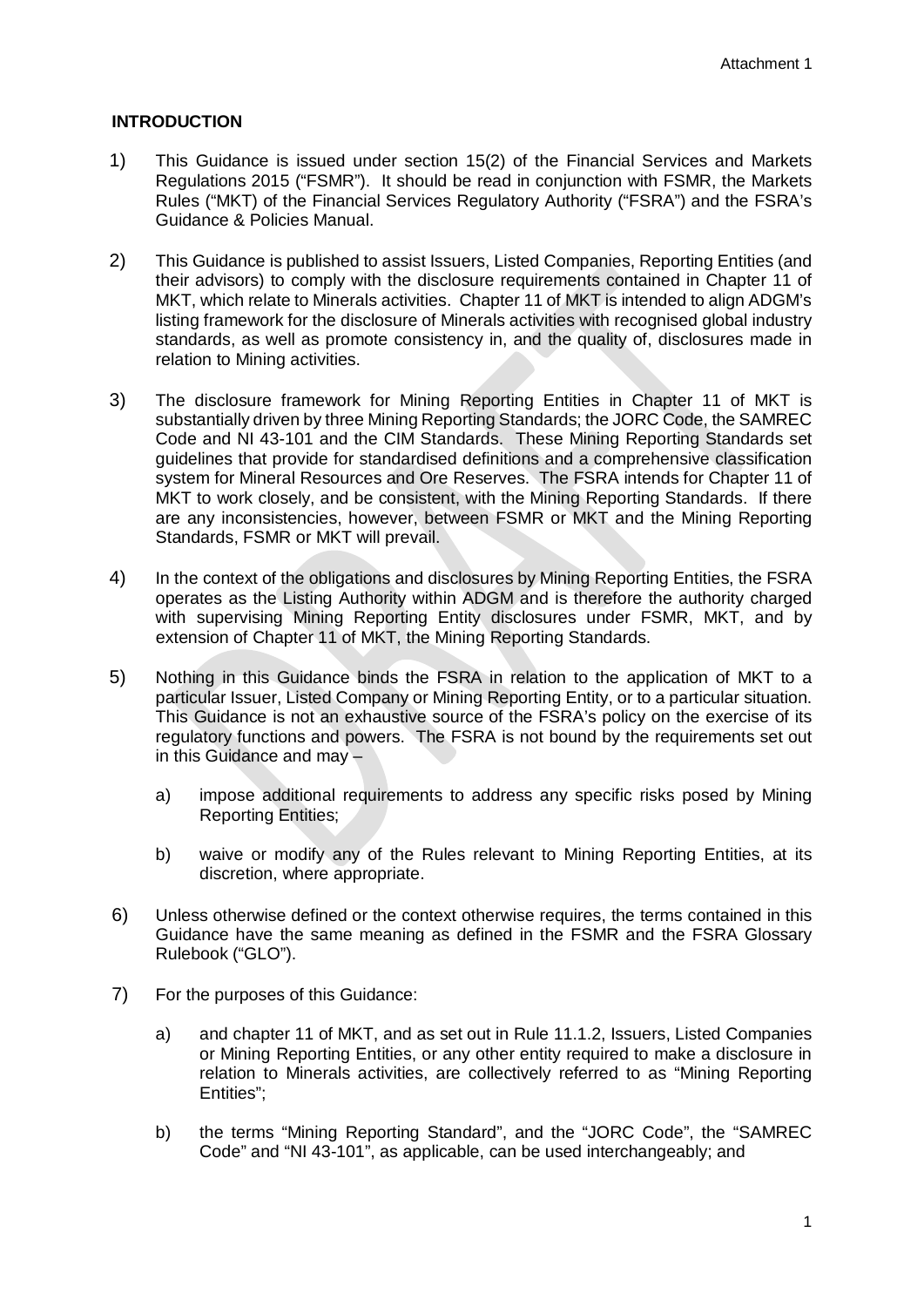- c) any reference to a Rule is a reference to a Rule in MKT, unless otherwise set out.
- 8) For more details on the process for the offering, listing and ongoing disclosures relating to Minerals activities, please contact the FSRA via email at: LA@adgm.com.

# <span id="page-4-0"></span>**DISCLOSURES TO BE PREPARED IN ACCORDANCE WITH THE MINING REPORTING STANDARDS**

- 9) The FSRA considers that Rules 11.2.1 and 11.2.2 are the most important Rules in relation to the requirement for Minerals activity disclosures within ADGM. Rule 11.2.1 requires that any disclosure by a Mining Reporting Entity that includes a statement about Exploration Targets, Exploration Results, Mineral Resources, Ore Reserves or Production Targets, must be prepared in accordance with a Mining Reporting Standard and in accordance with the requirements of MKT Chapter 11.
- 10) In addition, Rule 11.2.2 states that where a disclosure does not meet a non-mandatory requirement contained in a Mining Reporting Standard, then the Mining Reporting Entity must provide in its disclosure a statement as to how and why its disclosure differs from the non-mandatory requirement contained in the Mining Reporting Standard. An example of a non-mandatory requirement that exists within the JORC Code or SAMREC Code is the "if not, why not" disclosure framework pertaining to reporting against Table 1 of the JORC Code or SAMREC Code.
- 11) As a result of these two Rules, the FSRA has established a clear obligation for Mining Reporting Entities to comply in full with all mandatory, as well as non-mandatory, requirements set out in a Mining Reporting Standard.
- 12) In the context of the obligations of, and disclosures made by Mining Reporting Entities, the FSRA (as Listing Authority within the ADGM) operates as the 'front-line' regulator of the Rules and, to the extent practicable, the JORC Code, the SAMREC Code and NI 43-101 (to the extent that Mining Reporting Entities make disclosures in relation to their mining activities).
- 13) The FSRA does not view as acceptable the description of a resource or reserve estimate as a "non-*'insert relevant Mining Reporting Standard'* compliant" resource or reserve estimate within a disclosure. Where a Mining Reporting Entity discloses, for example, a 'non-JORC compliant' estimate of resources or reserves without prior consultation with the FSRA, the FSRA will consider requiring the relevant Mining Reporting Entity to implement a suspension in the trading of its Securities until the Mining Reporting Entity can disclose an appropriate clarification.
- 14) Rules 11.1 to 11.10 set out the general requirements applicable to Mining Reporting Entities making a disclosure in relation to Minerals. These Rules also apply to all Listed Companies/Reporting Entities making a disclosure in relation to Minerals, not just Mining Reporting Entities. While Mining Reporting Entities are specifically captured by the disclosure obligations within Chapter 11 of MKT, all Reporting Entities are required to consider whether Mineralisation (or related activities) are material in the context of their own set of activities, resulting in a requirement to comply with Rules 7.2.1 and Chapter 11 in this context.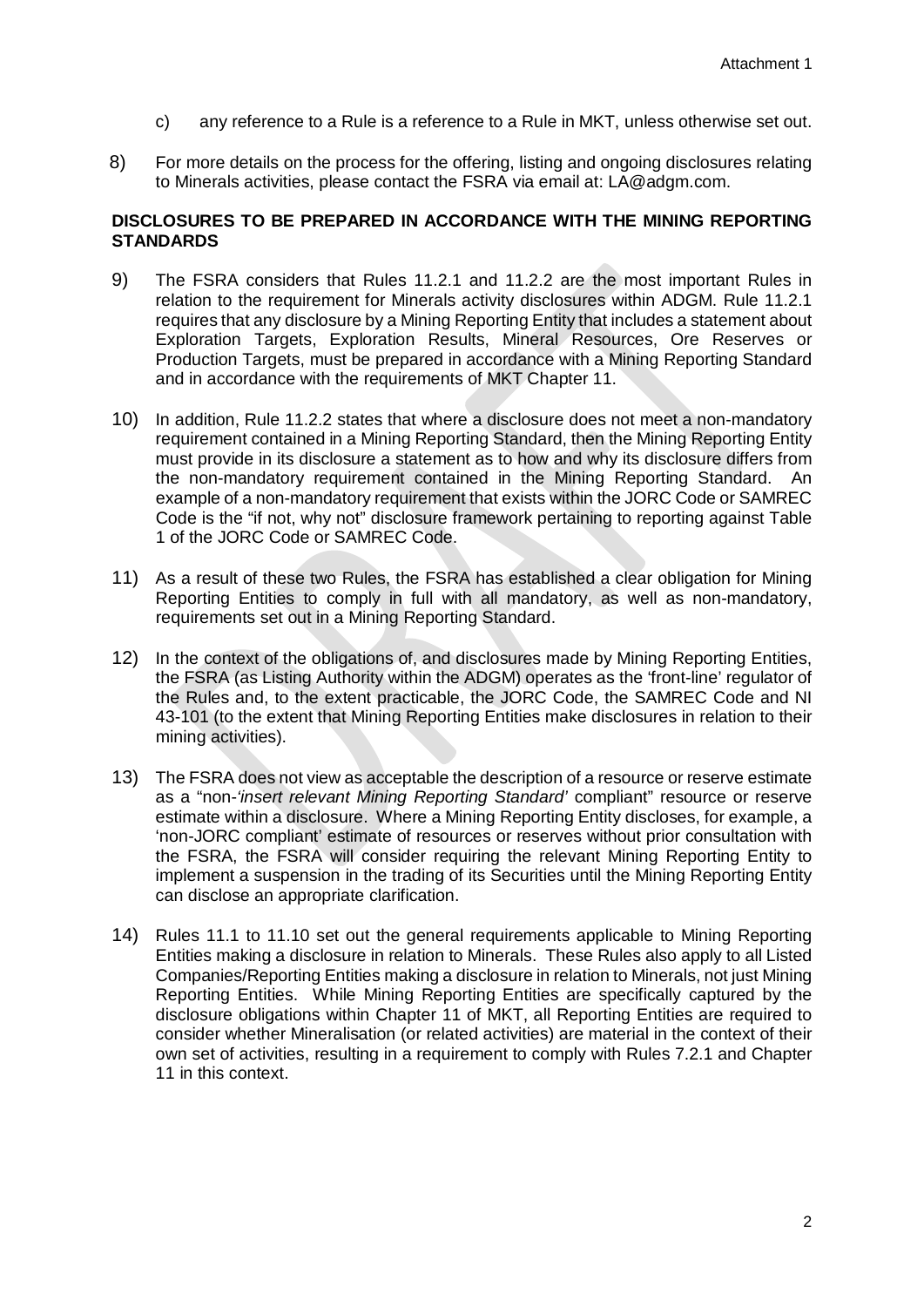# <span id="page-5-0"></span>**CONCEPTS RELATING TO THE DISCLOSURE OF MINING ACTIVITIES**

## <span id="page-5-1"></span>**What is a 'Mining Reporting Entity'?**

- 15) There are two types of Mining Reporting Entities under the Rules, being either:
	- a) a Mining Exploration Reporting Entity; or
	- b) a Mining Production Reporting Entity.
- 16) A Mining Exploration Reporting Entity is a Reporting Entity whose main undertaking consists of Exploration for Minerals, or a Reporting Entity that has been advised by the FSRA that it is a Mining Reporting Entity for the purposes of the Rules.
- 17) A Mining Production Reporting Entity is a Reporting Entity whose main undertaking consists of the Extraction of Minerals, or a Reporting Entity that has been advised by the FSRA that it is a Mining Production Entity for the purposes of the Rules.
- 18) The FSRA may exercise its power to advise a Reporting Entity that it is a Mining Exploration Reporting Entity or a Mining Production Reporting Entity for the purposes of the Rules if, in the FSRA's opinion, the Reporting Entity undertakes mining activity that comprises, or is over time likely to comprise, such a material part of the overall activity of the Reporting Entity that it is appropriate for the Reporting Entity to be subject to the quarterly activity, and other periodic, disclosure obligations set out in Chapter 11 of the Rules.

# <span id="page-5-2"></span>**Mining Projects and materiality**

- 19) A Mining Project is defined in the Rules as a project to Explore for or Extract Minerals from a Mining Tenement(s).
- 20) The considerations taken into account to accurately define a Mining Project will often be commercial, including development decisions, budget allocations and how particular mining activities are presented in the disclosure made by a Mining Reporting Entity, including in its annual financial statements and on its website. A Mining Project may include the development of a single mine, an incremental development in a producing mine, or an integrated development of a group of several mines and associated facilities with common ownership.<sup>[1](#page-5-3)</sup>
- 21) The FSRA considers that the requirements for disclosing Exploration Results, estimates of Mineral Resources, estimates of Ore Reserves, Non-Equivalent Estimates and Production Targets<sup>[2](#page-5-4)</sup> only apply to information that is material.
- 22) The definition of Mining Project and the related concept of 'materiality' is intended by the FSRA to be interpreted and applied in a sensible and commercial manner. In the majority of circumstances, the FSRA considers it likely that it will be readily apparent that a particular mining activity is material for the purposes of these Rules, and therefore the disclosure requirements of Chapter 11 will apply to any related disclosure of

<span id="page-5-3"></span><sup>1</sup> For example, a material Mining Project is defined in the JORC Code as *'an exploration or mineral*  development project that has or could have a significant influence on the market value or operations of a [Mining Reporting Entity], and/or has specific prominence in public reports and announcements.<sup>'</sup>

<span id="page-5-4"></span><sup>&</sup>lt;sup>2</sup> They may also apply to a Production Target that relates to two or more Mining Projects that together are material to a Mining Reporting Entity or to a Mining Reporting Entity-level Production Target.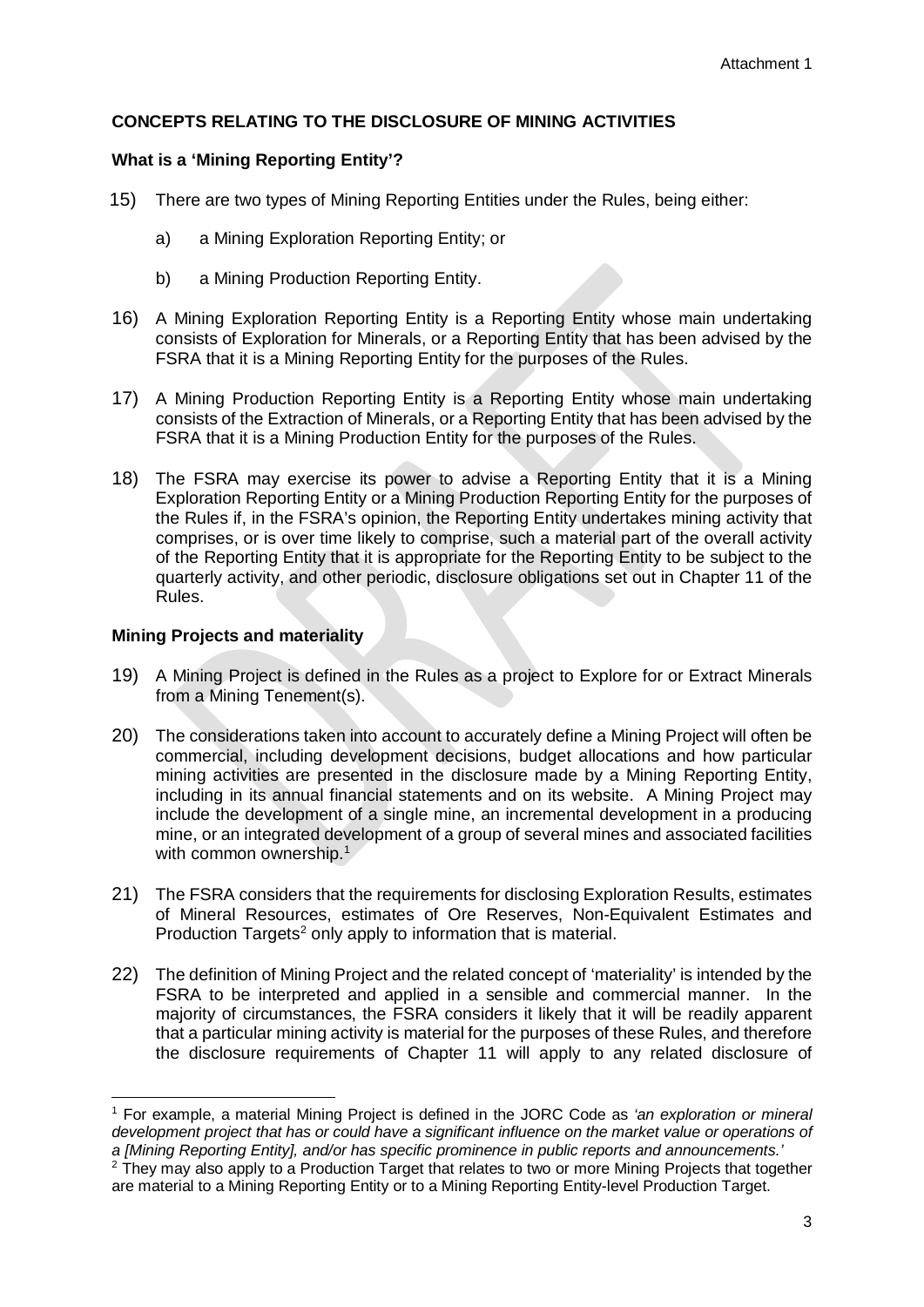Exploration Results, estimates of Mineral Resources, estimates of Ore Reserves and Production Targets.

- 23) The factors that a Mining Reporting Entity (and for that matter, any Reporting Entity) should consider when determining whether the disclosure of particular estimates are material include:
	- a) its market capitalisation;
	- b) whether it would expect the disclosure of information relating to the Mining Project to have a material effect on the price of its Financial Instruments;
	- c) whether its actual and projected expenditure on the Mining Project is, or is likely to be, material in the context of its expenditure on other Mining Projects and other (non-Mining) business activities;
	- d) whether its actual and projected revenue from the Mining Project is, or is likely to be, material in the context of its revenue from other Mining Projects and other (non-Mining) business activities;
	- e) whether it considers the Mining Project will be a material asset in the medium to long term;
	- f) whether it has previously made a disclosure in relation to the Mining Project which suggests that the Mining Project is material;
	- g) the prominence given to the Mining Project on its website, its Annual Financial Statement or in other promotional material it has distributed; and
	- h) the materiality guidelines in the International Financial Reporting Standards.
- 24) An assessment of the materiality of a Mining Project, or the estimates/results relating to it, must be made at a point in time, having due regard to a Mining Reporting Entity's business activities and financial position at that time. Such assessment may change over time. For example, certain estimates that are not considered material today may become material in the future, due to the discovery of new Mineral Resources or other information. Similarly, estimates that are considered material today may not be material in the future, due to a Mining Project becoming exhausted or abandoned, or because a Mining Reporting Entity embarks on other more important Mining Projects.
- 25) If a Mining Reporting Entity discloses estimates/results that it viewed as material at the time of disclosure, but subsequently forms a view that they are no longer material, the FSRA expects the Mining Reporting Entity to make a further disclosure providing the clear rationale for the change view on materiality. Such reasoning should generally follow the considerations outlined in paragraph 24 above.

#### <span id="page-6-0"></span>**What is a material change in estimates?**

26) As the focus of the Rules is on 'materiality', the FSRA does not expect to see a Mining Reporting Entity disclose a change in estimates that are not material. The exception to this is when a Mining Reporting Entity discloses its Summary of Reserves and Resources. The emphasis, therefore, is on the 'materiality' to a Mining Reporting Entity, rather than whether a Mining Project is significant or not.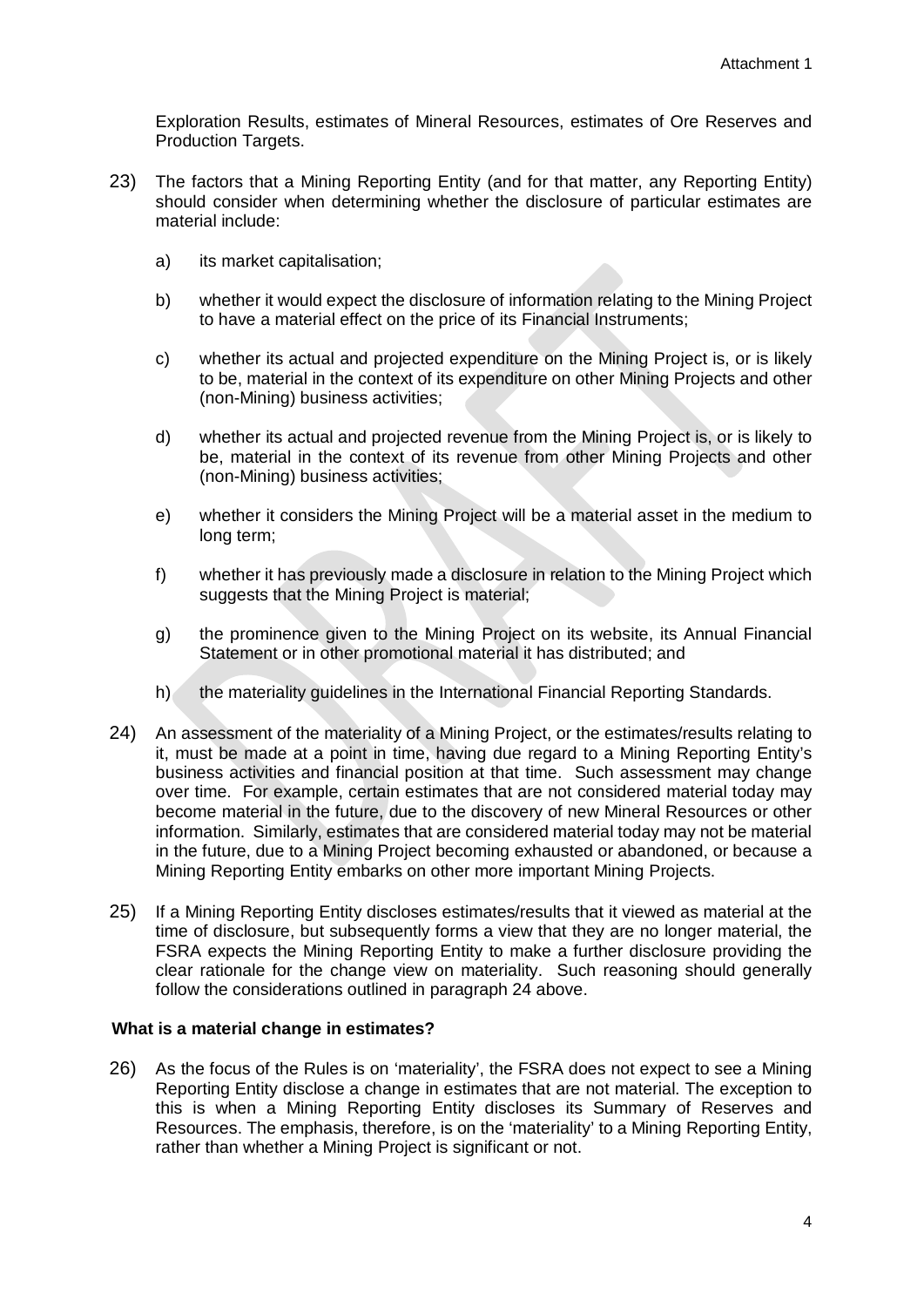- 27) For example, clauses 4 of the SAMREC Code and JORC Code set out their principle of 'materiality', requiring that a disclosure '*contains all the relevant information that investors and their professional advisers would reasonably require, and expect to find, for the purpose of making a reasoned and balanced judgement regarding the Exploration Results, Mineral Resources and [Ore] Reserves being reported'.*
- 28) Rules 11.4.1, 11.5.1 and 11.6.1 require certain information to be included in disclosure made by a Mining Reporting Entity, where there has been a material change (up or down) in Exploration Results, estimates of Mineral Resources or estimates of Ore Reserves as compared to when they were previously disclosed. A material change could be in the form of material improvement or regression in terms of the grade, quality or estimated tonnage.
- 29) Whether there has been a material change in estimates of Mineral Resources or Ore Reserves must be tested by reference to the last disclosure of those estimates. The last disclosed estimates may have been either the initial estimates disclosed by a Mining Reporting Entity or a subsequent disclosure of materially changed estimates.
- 30) A Mining Reporting Entity must determine whether a change in estimates of its Mineral Resources or Ore Reserves is material or not, taking into account all relevant factors, including the style of Mineralisation and whether the change in estimates is likely to have a significant effect on the price of its Financial Instruments.<sup>[3](#page-7-4)</sup>

# <span id="page-7-0"></span>**PROSPECTUS DISCLOSURE**

31) Importantly, Rule 11.3.1(1) requires that in addition to complying with Chapter 4 of the Rules, a Prospectus that includes a statement about Exploration Targets, Exploration Results, Mineral Resources, Ore Reserves or Production Targets must comply with Rule 11.2.1 (in that such Prospectus must also (in terms of the disclosures made within such Prospectus) comply with a Mining Reporting Standard and Chapter 11 of the Rules.

# <span id="page-7-1"></span>**Valuation Reports**

32) Rule 11.3.2 additionally requires that a Prospectus relating to a mining company (and its related reporting of Mineral Reserves and Ore Reserves) must also include a valuation report prepared by an independent expert in accordance with a Valuation Standard. Rule 11.3.3 set out further requirements to be disclosed within the valuation report.

# <span id="page-7-2"></span>**Operating in a sustainable manner**

33) Rule 11.3.1(2) requires a mining company's Prospectus to include details of its policies and practices in relation to operating in a sustainable manner. Mining Reporting Entities will be required to provide an annual update on these policies and practices, pursuant to Rule 11.11.2.

# <span id="page-7-3"></span>**EXPLORATION TARGETS**

34) The Mining Reporting Standards generally treat an Exploration Target<sup>4</sup> as a *'statement or estimate of the Exploration potential of a mineral deposit in a defined geological* 

**<sup>.</sup>** <sup>3</sup> Refer to section 95(2) of FSMR.

<span id="page-7-5"></span><span id="page-7-4"></span><sup>4</sup> Refer, for example, to Section 21 of the SAMREC Code and Section 17 of the JORC Code.

Exploration Target is not defined in CIM or NI 43 101 (but it is defined under CRIRSCO).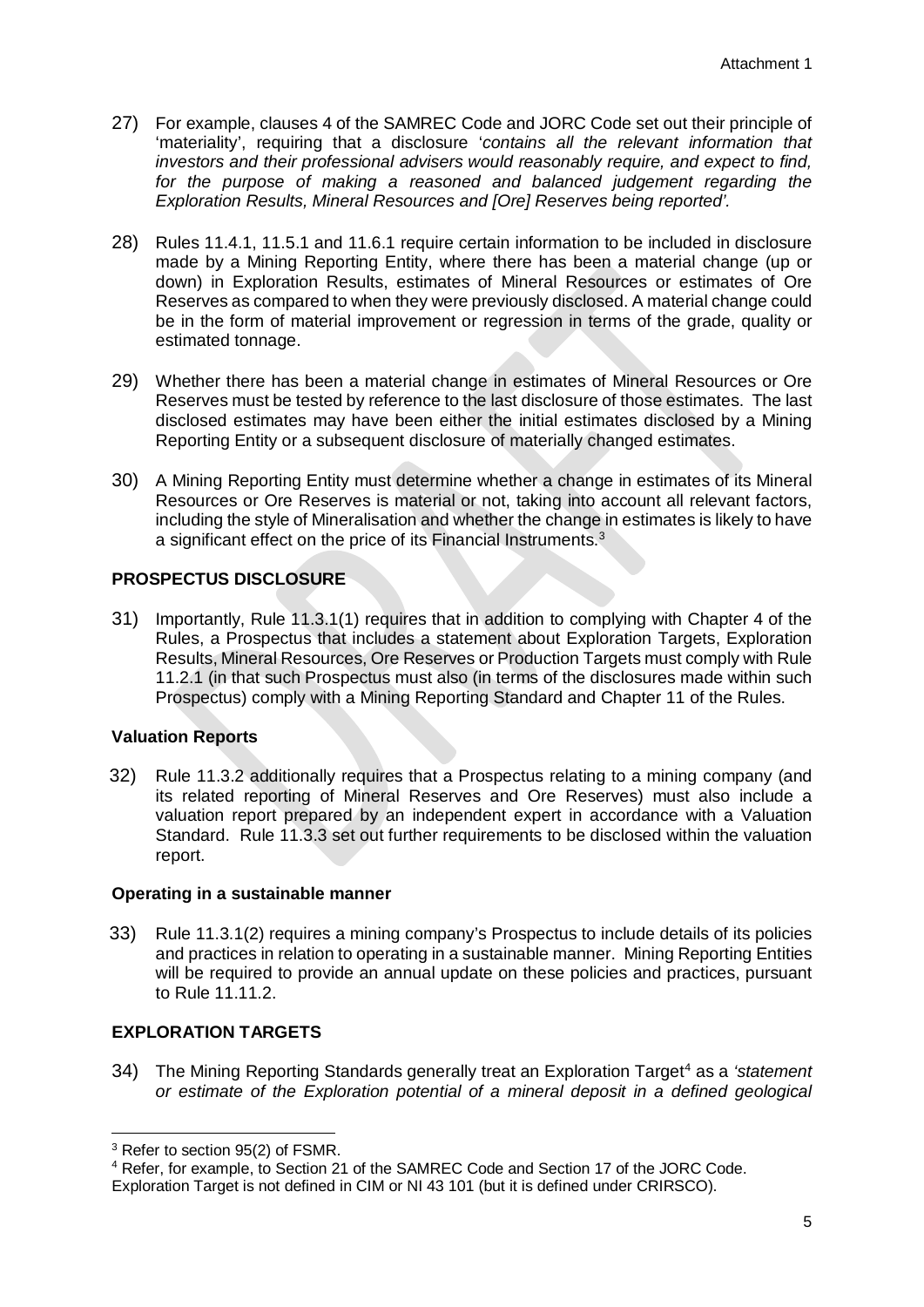*setting where the statement or estimate quoted as a range of tonnes and a range of grade (or quality) relates to Mineralisation for which there has been insufficient Exploration to estimate a Mineral Resource"*.The Mining Reporting Standards also provide that any such information relating to an Exploration Target is to be expressed in such a way that it cannot be misrepresented or misconstrued as an estimate of a Mineral Resource or Ore Reserve.

- 35) The FSRA considers that it is implicit within the Mining Reporting Standards, and the treatment of Exploration Targets under the Mining Reporting Standards, that subsequent Exploration of an Exploration Target is to be directed towards the estimation of a Mineral Resource. As the Mining Reporting Standards do not allow a Mining Reporting Entity to disclose a Mineral Resource that has no prospects of eventual economic Extraction, the FSRA also expects that a Mining Reporting Entity cannot disclose an Exploration Target where it is apparent that the tonnage and/or grade is so low (or so deep) or otherwise not extractable, that the Mineralisation has no prospects of being economically mined within a reasonable timeframe. To do so would be misleading, and in breach of MKT and FSMR (for further information on misleading statements, refer to paragraph 67).
- 36) There is no specific Rule, or relevant Mining Reporting Standard, requirement to include a report based on Table 1 of the JORC Code or SAMREC Code when disclosing an Exploration Target. However, to the extent that an Exploration Target is based on material Exploration Results, Rule 11.4.1(1) requires a disclosure of the Exploration Results to include all information that is material to understanding the Exploration Results (including, as set out in and applicable to the Guidance to Rule 11.4.1.(1), in relation to each of the criteria in section 1 (sampling techniques and data) and section 2 (reporting of Exploration Results) of Table of 1 of the JORC Code or SAMREC Code).

# <span id="page-8-0"></span>**EXPLORATION RESULTS**

- 37) The disclosure of Exploration Results is common in the early stages of Exploration, when the quantity of data is generally not sufficient to allow any reasonable estimates of Mineral Resources. Disclosures of Exploration Results are not to be presented so as to unreasonably imply that potentially economic Mineralisation has been discovered.
- 38) Rule 11.4 requires a Mining Reporting Entity disclosing material Exploration Results for the first time, and any relevant updated/new Exploration Results thereafter, to disclose certain information with the Exploration Results. The disclosure of this information is intended to improve the ability of investors to assess the significance of the Exploration Results, and the likelihood of Mineral Resources being identified following further Exploration.
- 39) The information required to be disclosed includes a drill hole table for all material drill holes, if the information is material to understanding the Exploration Results. Rule 11.4.1(3) states that the drill hole table must include, in tabular form, the following:
	- a) easting and northing of the drill hole collar;
	- b) elevation or RL of the drill hold collar;
	- c) dip and azimuth of the hole;
	- d) down hole width and depth; and
	- e) end of hole;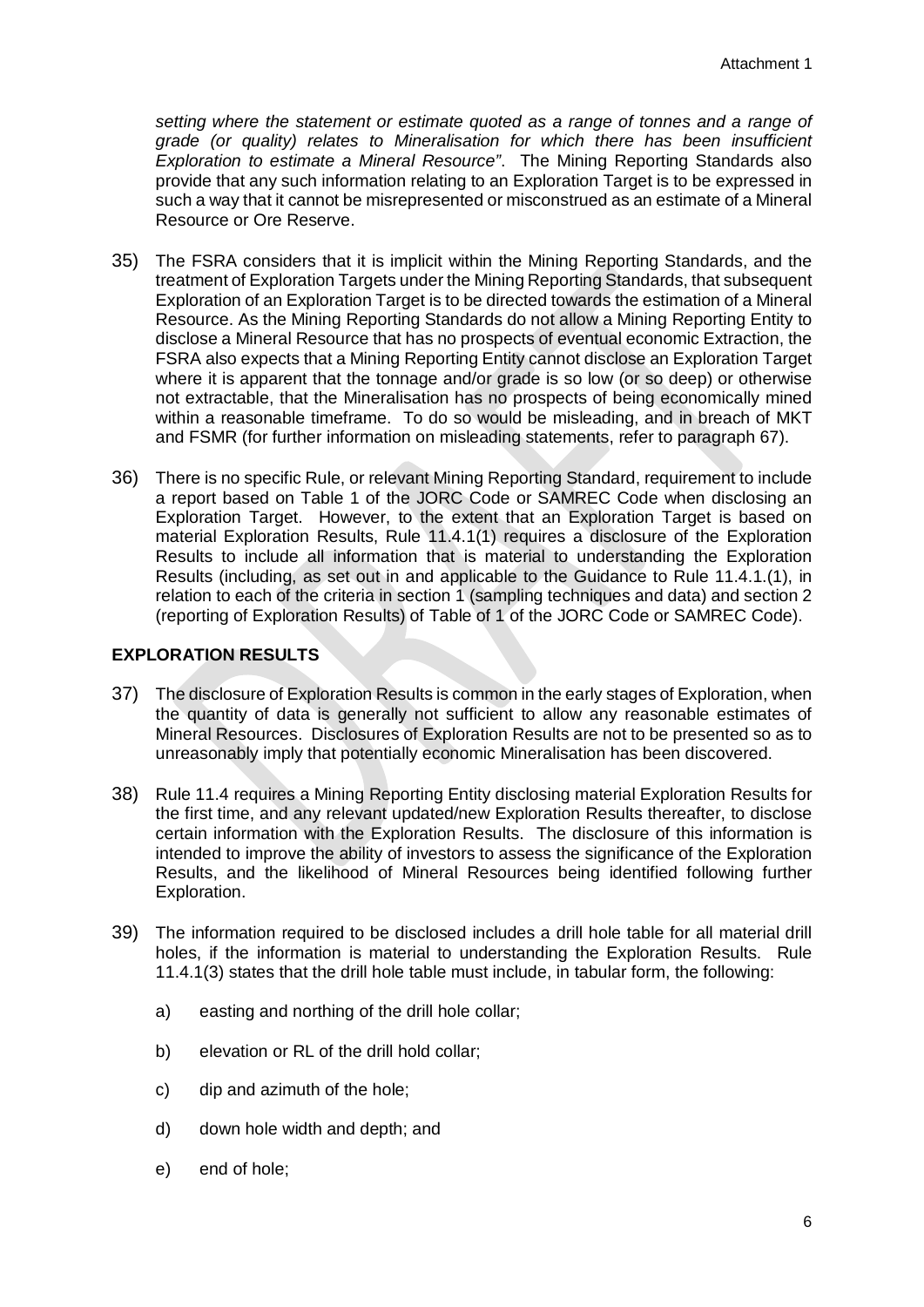- 40) If a Mining Reporting Entity determines that the information in the drill hole table is not material to understanding its Exploration Results, it must include a clear and accurate explanation in its disclosure as to why this is the case (pursuant to Rule 11.4.1(4)).
- 41) Mining Reporting Entities should also consider the requirements of Rules 11.4.1(1) and (2) in relation to the disclosure of information material to understanding Exploration Results (refer to paragraph 36 above).
- 42) For more details on Exploration Results, refer for example, Clauses 20 and 22 of the SAMREC Code, and Clauses 18 and 19 of the JORC Code (which talk of, among other things, the 'perspective'/ 'relevance' of disclosed Exploration Results).

#### <span id="page-9-0"></span>**MINERAL RESOURCES**

- 43) Rule 11.5 requires a Mining Reporting Entity that is disclosing estimates of Mineral Resources (being Inferred Mineral Resources, Indicated Mineral Resources or Measured Mineral Resources) for the first time, or that have materially changed from when they were last disclosed, to disclose certain information.
- 44) Pursuant to Rule 11.5.1, the information included in the disclosure must be a fair and balanced representation of the information contained in the separate report prepared in accordance with Rule 11.5.2 (which must be included as an annexure to the disclosure). In complying with this obligation, the FSRA does not expect a Mining Reporting Entity to prepare a summary of all the information contained in the separate report. Instead, it is expected that only information which is material to understanding the estimates of Mineral Resources contained in the separate report, and that is not otherwise included in the body of the disclosure, be included.
- 45) Rule 11.5.1(1)(h) requires that a Mining Reporting Entity disclosing estimates of Mineral Resources include, amongst the other information required, a summary of all material information in relation to the mining and metallurgical methods and parameters, and other material modifying factors, considered by the Mining Reporting Entity to date. In complying with this requirement, the FSRA does not require a Mining Reporting Entity to complete a comprehensive study of all mining and metallurgical methods and parameters. Instead, the FSRA expects disclosure of the mining and metallurgical methods and parameters, and material modifying factors, considered in the estimation of the Mineral Resources.
- 46) Clauses 20 to 28 of the JORC Code, Clauses 24 to 34 of the SAMREC Code and Part 2.2 (among others) of NI 43-101 set out additional requirements for the classification and disclosure of Mineral Resources. Additionally, a Mining Reporting Entity when making a disclosure, for example, in relation to Mineral Resources under the JORC Code or SAMREC Code, is to refer to the key reporting sections in Table 1 of the relevant Mining Reporting Standard (including in relation to sampling techniques, sub-sampling techniques, sample preparation, drilling techniques, data spacing and distribution). The key requirements in these Mining Reporting Standards in relation to geology and geological interpretation, estimation and modelling techniques and cut-off parameters are also to be complied with.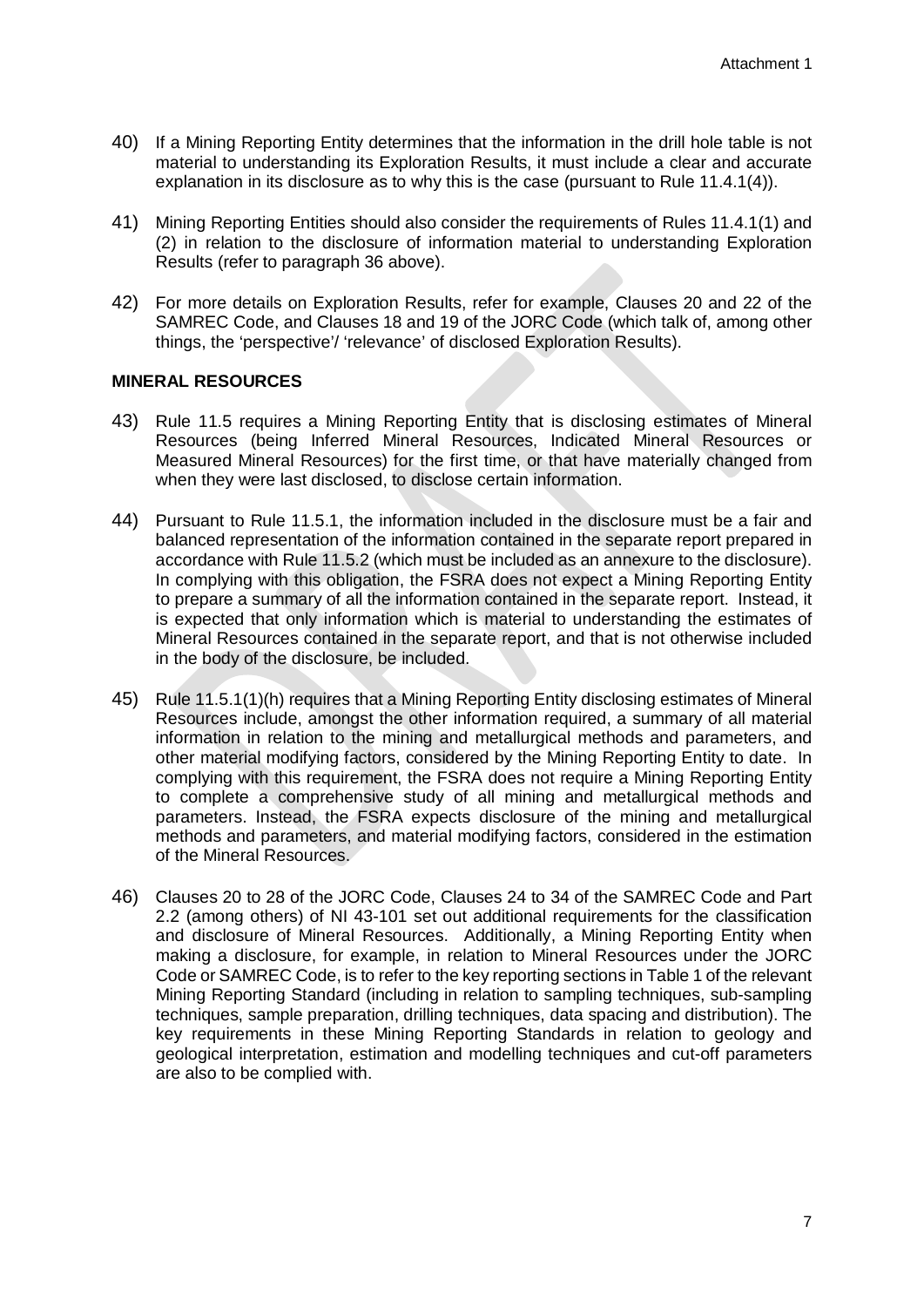# <span id="page-10-0"></span>**ORE RESERVES**

- 47) Rule 11.6 requires a Mining Reporting Entity that is disclosing estimates of Ore Reserves (being Probable Ore Reserves or Proved Ore Reserves) for the first time, or that have materially changed from when they were last disclosed, to disclose certain information.
- 48) Pursuant to Rule 11.6.1, the information included in the disclosure must be a fair and balanced representation of the information contained in the separate report prepared in accordance with Rule 11.6.2 (which must be included as an annexure to the disclosure). In complying with this obligation, the FSRA does not expect a Mining Reporting Entity to prepare a summary of all the information contained in the separate report. Instead, it is expected that that only information which is material to understanding the estimates of Mineral Resources contained in the separate report, that is not otherwise included in the body of the disclosure, be included.
- 49) Pursuant to Rule 11.6.1(1)(a), in order to achieve the required level of confidence in the modifying factors to determine an estimate of Ore Reserves, a Mining Reporting Entity will need to have carried out a relevant Technical Study (preliminary feasibility study or feasibility study<sup>[5](#page-10-1)</sup>). The key underlying assumptions and outcomes of the Technical Study are also to be disclosed.
- 50) The FSRA does expect a Mining Reporting Entity to have to disclose commercially sensitive information (e.g., pricing or volumes under long term contractual commitments) to meet this Rule obligation. A Mining Reporting Entity (and other relevant entities) may, however, have to carefully consider whether this information needs to be disclosed to meet other disclosure requirements, including in reference to:
	- a) where an Issuer is issuing a Prospectus within ADGM, and the requirement in section 62(1) of FSMR to include all information that investors would reasonably require and expect to find in a Prospectus for the purposes of making an informed investment decision; or
	- b) the requirements in sections 95(2) of FSMR and Rule 7.2.1 to disclose information that 'would, if generally available, be likely to have a significant effect on the price...' of Financial Instruments.<sup>[6](#page-10-2)</sup>
- 51) In such cases, however, where a Mining Reporting Entity relies on the guidance set out in Rule 11.6.1(1)(a), it:
	- a) must make a statement to the effect that its material economic assumptions are commercially sensitive;
	- b) should explain why the information is considered a trade secret or commercially sensitive; and
	- c) must disclose sufficient information (possibly in narrative rather than numerical form, where the numbers are commercially sensitive) in order for investors to understand the methodology it has used to determine these factors and assumptions, and the basis on which it is reporting the estimates of Ore Reserves.

<span id="page-10-1"></span><sup>5</sup> The FSRA notes that Clause 38 of the JORC Code, for example, set out that a scoping study cannot be used as the basis for an estimate of Ore Reserves.

<span id="page-10-2"></span><sup>6</sup> Refer also to Guidance (paragraph 8) to Rule 7.2.1, which provides that *'information would be likely to have a "significant effect on price" if and only if it is information of that kind which a reasonable investor would be likely to use as part of the basis of his investment decisions'*.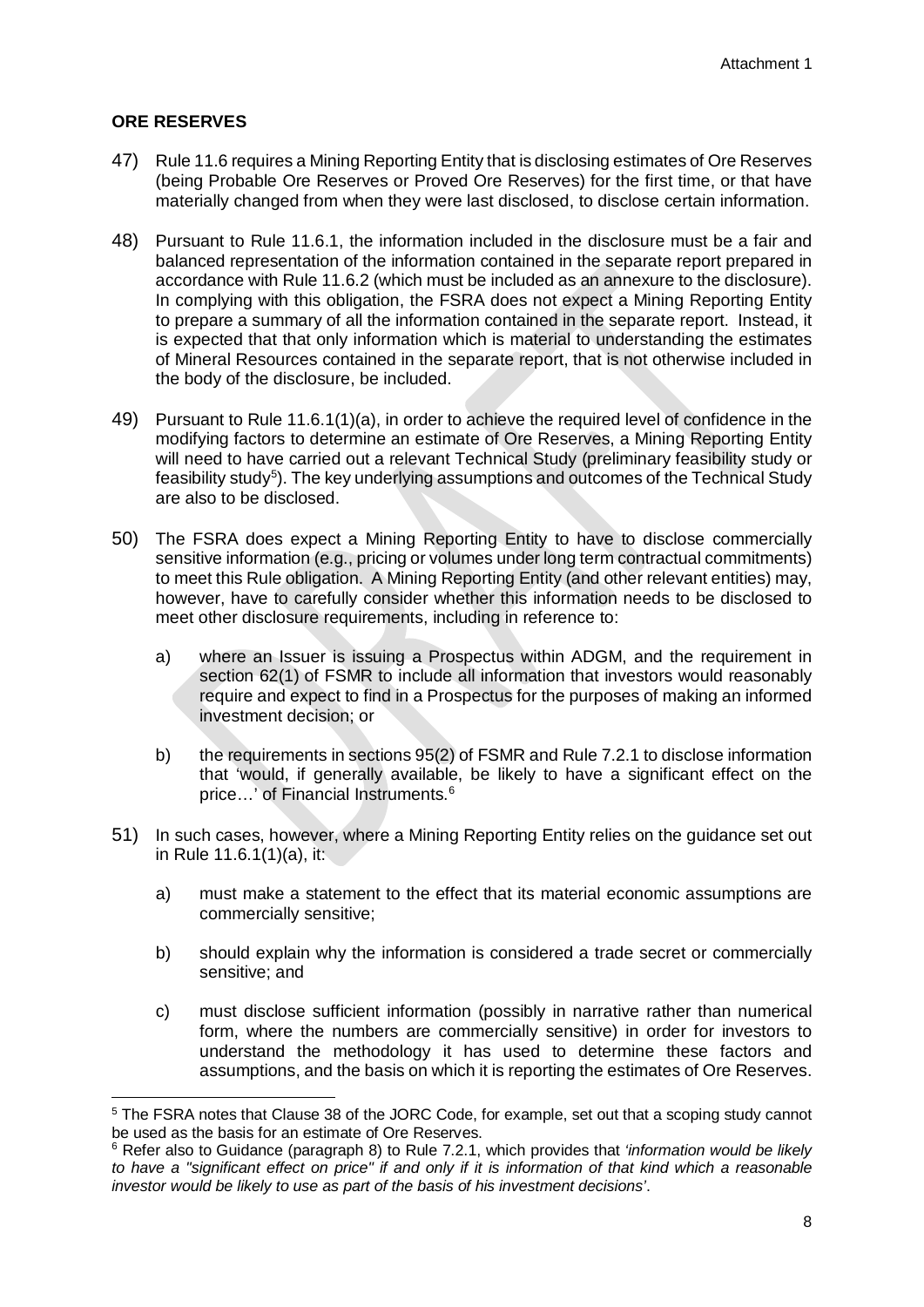- 52) Mining Reporting Entities need to be careful not to claim that information is commercially sensitive when this is not the case. If a Mining Reporting Entity, for example, has not yet entered into any commercially sensitive contracts that underpin its commodity price, capital expenditure or operational expenditure assumptions, it would be difficult to form a view that information about those assumptions would be commercially sensitive.
- 53) Rule 11.6 also requires that when a Mining Reporting Entity discloses an estimate of Ore Reserves, the disclosure is also to include key information relating to mining (recovery/dilution) factors or assumptions, metallurgical factors or assumptions, cut-off parameters, study status and the relative accuracy/confidence.
- 54) Clauses 29 to 36 of the JORC Code, Clauses 35 to 43 of the SAMREC Code and Part 2.2 (among others) of NI 43-101 set out additional requirements for the classification and disclosure of Ore Reserves.

# <span id="page-11-0"></span>**NON-EQUIVALENT ESTIMATES**

#### <span id="page-11-1"></span>**When can Non-Equivalent Estimates be disclosed?**

- 55) Rule 11.2.1 operates such that any disclosure relating to Exploration Targets, Exploration Results, Mineral Resources or Ore Reserves is to be prepared in accordance with a Mining Reporting Standard. Rule 11.7.2 provides an exception to Rule 11.2.1 for a Mining Reporting Entity where that Mining Reporting Entity discloses material Non-Equivalent Estimates of Mineralisation. Non-Equivalent Estimates are estimates classified under a reporting standard which is not deemed by FSRA as a Mining Reporting Standard.
- 56) The ability of a Mining Reporting Entity to disclose Non-Equivalent Estimates under Rule 11.7.2 does not extend to disclosures of 'non-material' Non-Equivalent Estimates (e.g., the FSRA does not generally see it as acceptable practice for Mining Reporting Entities to be disclosing such non-material information). This limitation also extends, via Rule 11.7.3, to situations where a Mining Reporting Entity attempts to disclose:
	- a) 'preliminary resources' where the Mining Reporting Entity's relevant Exploration and evaluation programs are incomplete;
	- b) Ore Reserves when the appropriate Technical Study(s) required by a Mining Reporting Standard to allow the conversion of Mineral Resources to Ore Reserves has not yet been completed;
	- c) Non-Equivalent Estimates of Mineralisation for areas adjacent to a Mining Reporting Entity's Mining Tenements; or
	- d) with an intent to avoid the requirements of a Mining Reporting Standard and/or the Rules. This includes a disclosure of estimates that would not fall within the letter, spirit or purpose of the definition of Non-Equivalent Estimates.
- 57) A Mining Reporting Entity wishing to disclose Non-Equivalent Estimates of Mineralisation under Rule 11.7.2 must comply with the requirements in Rules 11.7.3 to 11.7.6. If the Mining Reporting Entity is not able to comply with the requirements of these specific Rules, it cannot disclose the estimate.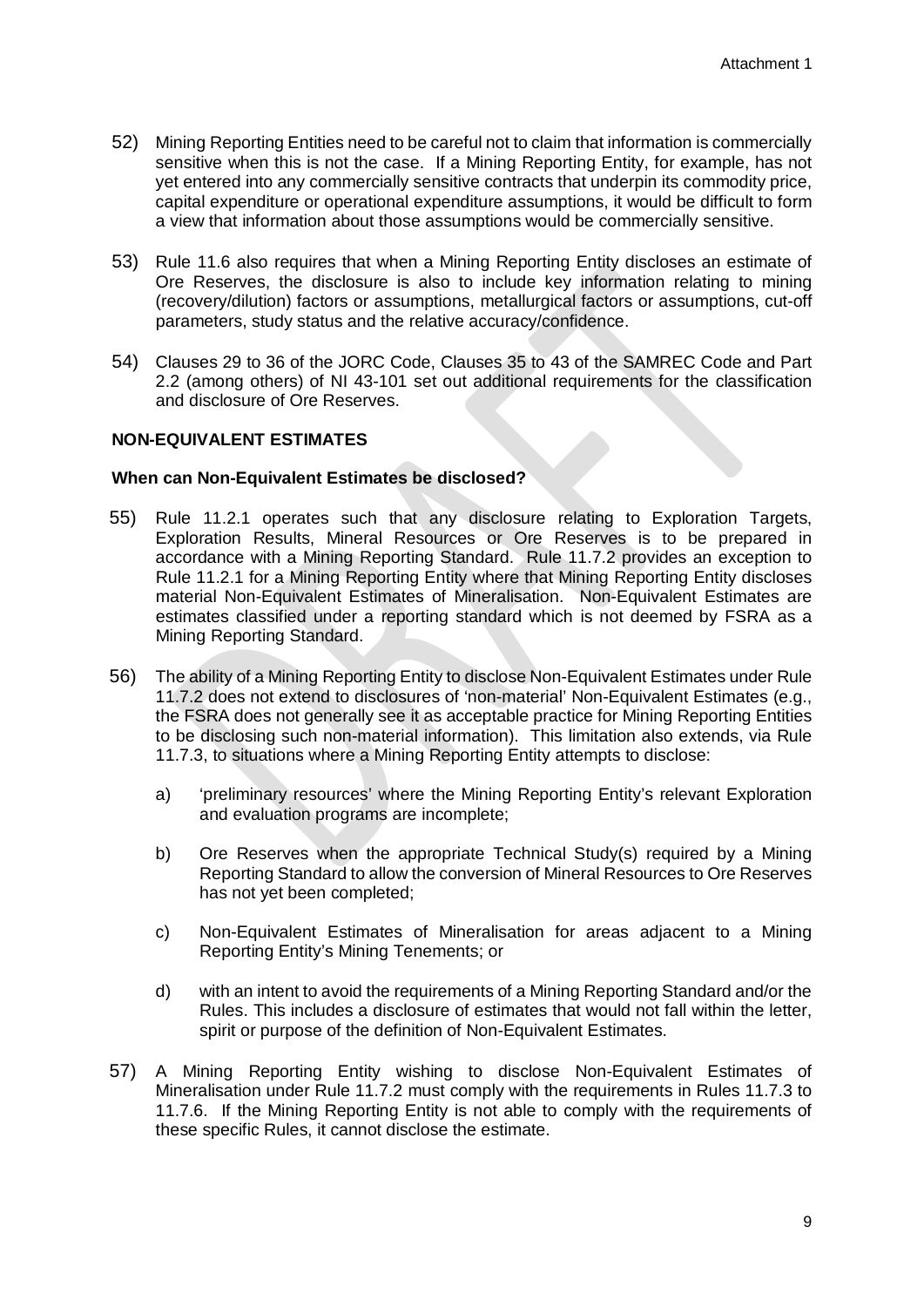58) It is important to note that Rule 11.7.1 prohibits a Mining Reporting Entity from including any Non-Equivalent Estimates of Mineralisation in any Technical Study of a Mining Reporting Entity's Mineral Resources or Ore Reserves.

#### <span id="page-12-0"></span>**Non-Equivalent Estimates disclosure requirements**

- 59) Rule 11.7.4 sets out the information to be included in a disclosure relating to material Non-Equivalent Estimates of Mineralisation. Rule 11.7.4(1) importantly requires that when a Mining Reporting Entity is disclosing Non-Equivalent Estimates, a prominent, and proximate, statement relating to the lack of appropriate classification work (under a Mining Reporting Standard) and the related uncertainty of further evaluation work is required within the disclosure.
- 60) Rule 11.7.4(2) requires the identification of the source and date of the Non-Equivalent Estimate. The FSRA requires the original source and date of the estimate to be disclosed, and not a summary or restatement of that information that has, for example, been released by government agency or obtained from a third party database. Rule 11.7.4(6) requires that a summary of the evaluation and/or exploration work on which the Non-Equivalent Estimates are based has to be disclosed.
- 61) Importantly, Rules 11.7.4(9) to (11) relate to the evaluation and/or Exploration work that needs to be undertaken to verify the Non-Equivalent Estimates as Mineral Resources or Ore Reserves in accordance with a Mining Reporting Standard. Whilst the timing for this work is to be disclosed under Rule 11.7.4(10), Rule 11.7.4(11) requires a Mining Reporting Entity to disclose the proposed source of funding for the required evaluation and/or Exploration work.
- 62) For requirements for subsequent disclosures of Non-Equivalent Estimates are outlined in Rule 11.7.5. Amongst other requirements, the disclosure is to include a positive confirmation from the Mining Reporting Entity that there is no new material information or data that would impact on the reliability or interpretation of the Non-Equivalent Estimates, or the Mining Reporting Entity's ability to verify the Non-Equivalent Estimates as Mineral Resources or Ore Reserves in accordance with a Mining Reporting Standard. The FSRA intends for this Rule to operate in such a way that a Mining Reporting Entity cannot be aware of this information and choose not to disclose it.
- 63) Pursuant to Rule 11.7.4(13), a disclosure containing Non-Equivalent Estimates must include a statement by a Competent Person that certain information in the disclosure (being the information provided under Rules 11.7.4(3) to (9)) is an accurate representation of the relevant data and related studies.

#### <span id="page-12-1"></span>**Summary of Reserves and Resources**

- 64) Rule 11.7.6 requires that a Mining Reporting Entity that has disclosed Non-Equivalent Estimates under Rules 11.7.4 and 11.7.5 which have not subsequently been verified and disclosed as Mineral Resources or Ore Reserves in accordance with a Mining Reporting Standard, must include certain additional information in its Summary of Reserves and Resources, including:
	- a) the steps it has taken in evaluating the previously disclosed Non-Equivalent Estimates;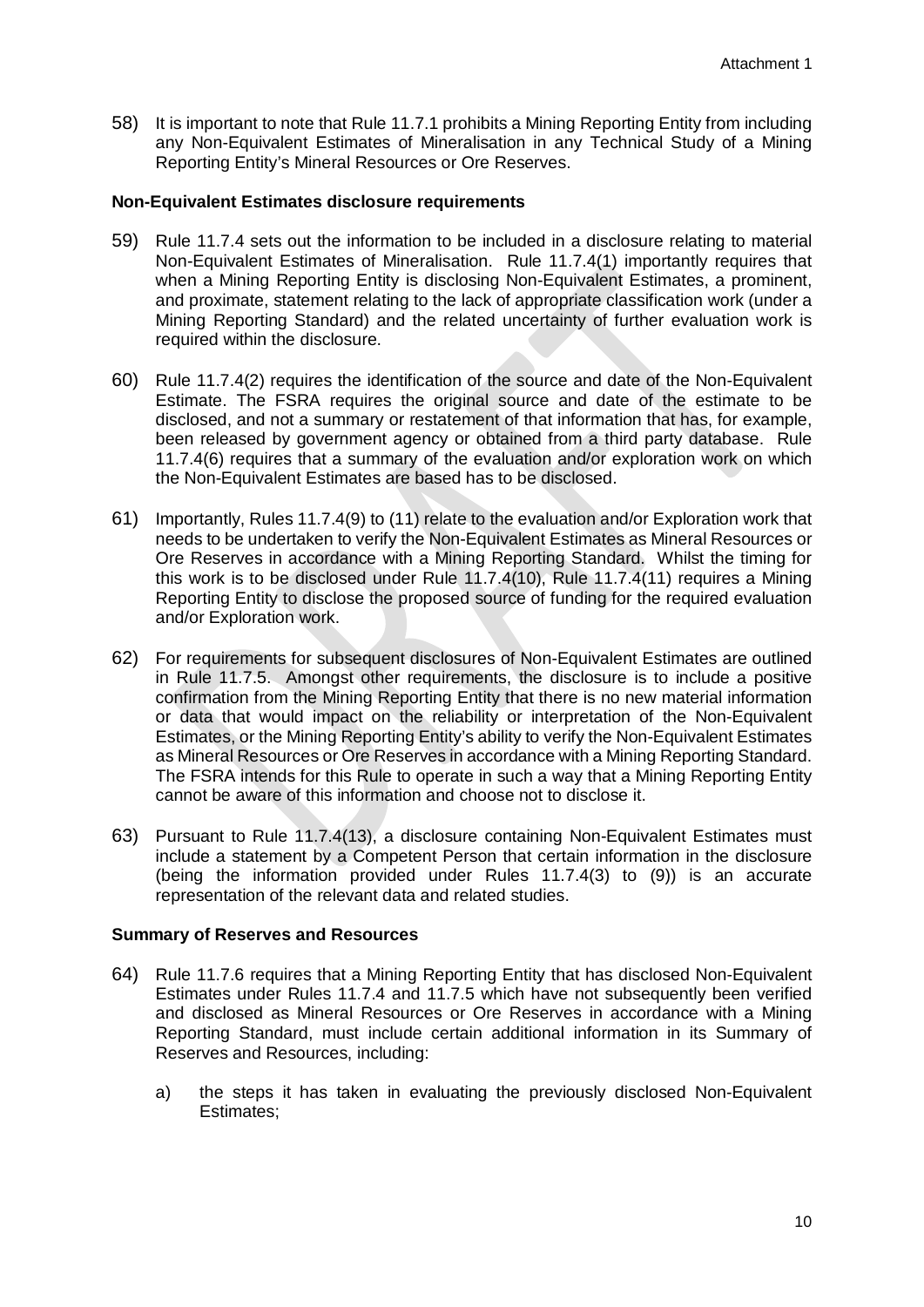- b) the status of any further evaluation and/or Exploration work required to verify and disclose the Non-Equivalent Estimates as Mineral Resources or Ore Reserves with a Mining Reporting Standard;
- c) the status of any proposed source of funding for the evaluation and/or Exploration work referred to above; and
- d) if the Non-Equivalent Estimates have not been verified and disclosed as Mineral Resources or Ore Reserves in accordance with a Mining Reporting Standard after 3 years from the date they were initially disclosed, a statement explaining:
	- (i) why the Non-Equivalent Estimates have not been verified and disclosed as Mineral Resources or Ore Reserves in accordance with a Mining Reporting Standard; and
	- (ii) the Mining Reporting Entity's intention, proposed timetable and proposed source of funding with regard to verifying and disclosing the Non-Equivalent Estimates as Mineral Resources or Ore Reserves in accordance with a Mining Reporting Standard.
- 65) The requirement to disclose the source of funding is an important one, as this will require Mining Reporting Entities to disclose both the expected work program, and the funding position in relation to that work program.
- 66) Save for including the information/explanations required above in a Summary of Reserves and Resources, Non-Equivalent Estimates must not be included in the information (presented as Mineral Resources or Ore Reserves) as they do not meet the requirement to be classified as Mineral Resources under a Mining Reporting Standard. For this reason, the FSRA encourages Mining Reporting Entities that have disclosed Non-Equivalent Estimates under Rules 11.7.4 and 11.7.5 to undertake the work required to verify them as Mineral Resources or Ore Reserves in accordance with a Mining Reporting Standard, as quickly and practically as possible.

# <span id="page-13-0"></span>**PRODUCTION TARGETS**

67) Rule 11.8 sets out the requirements for disclosing certain types of Production Targets. The FSRA emphasises that Production Targets are forward looking statements. A Production Target must, therefore, be based on reasonable grounds or it will otherwise be deemed misleading. An appropriate level of due diligence must, as a result, be applied to the preparation of a Production Target. The assumptions and underlying figures used in preparing a Production Target need to be carefully vetted and signed off at a suitably senior level within the Mining Reporting Entity before it is disclosed.

# <span id="page-13-1"></span>**What constitutes reasonable grounds?**

68) As set out above, it is the responsibility of a Mining Reporting Entity disclosing a Production Target to ensure that it has reasonable grounds to do so. 'Reasonable grounds' extend not only to the Mineralisation underpinning a Production Target, but also to any assumptions regarding modifying factors (including, for example, the 'modifying factors; set out within Table 1 of the SAMREC Code or JORC Code).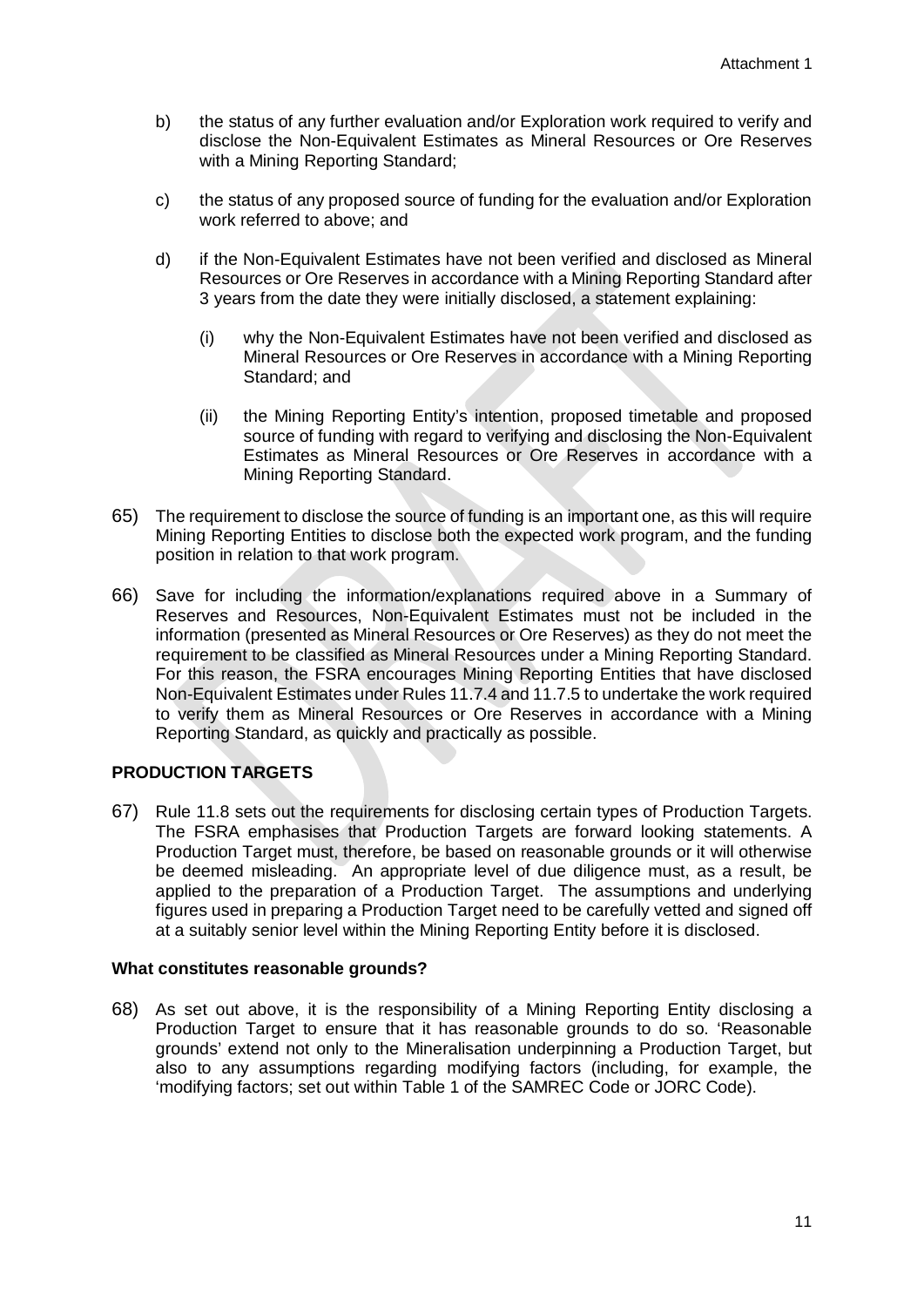- 69) What will constitute 'reasonable grounds' for disclosure of a Production Target must be considered and judged according to the facts and circumstances of each case, and the requirements of FSMR.<sup>[7](#page-14-1)</sup> The FSRA is of the view, however, that:
	- a) Probable Ore Reserves or Proved Ore Reserves will generally provide a reasonable basis for the disclosure of a Production Target, given the level of geological knowledge and confidence, and the consideration of the modifying factors, involved;
	- b) Indicated Mineral Resources or Measured Mineral Resources may provide a reasonable basis for disclosure of a Production Target, provided a Mining Reporting Entity has given sufficient consideration to the modifying factors in order to have reasonable grounds, and the Mining Reporting Entity clearly discloses the material assumptions it has made in this regard:
	- c) where a Mining Reporting Entity has disclosed estimates of Ore Reserves, Indicated Mineral Resources or Measured Mineral Resources, it may have reasonable grounds for including some level of Inferred Mineral Resources or an Exploration Target in a Production Target, subject to the Mining Reporting Entity confirming that the respective proportions of Inferred Mineral Resources or Exploration Target (pursuant to Rule 11.8.3(4)):
		- (i) are not the determining factors in the viability of the Production Target; and
		- (ii) do not feature as a significant proportion in the early mine plan.
	- d) a Production Target may only be wholly based on Inferred Mineral Resources if the Mining Reporting Entity complies with Rule 11.[8](#page-14-2).3(5).<sup>8</sup>

# <span id="page-14-0"></span>**Production Targets – what can they be disclosed in relation to?**

- 70) Rule 11.8.2 provides that a Mining Reporting Entity can disclose a Production Target in relation to:
	- a) its Mineral Resources and Ore Reserves Holdings; or
	- b) a material Mining Project (or two or more Mining Projects which together are material).
- 71) A Mining Reporting Entity can disclose a Production Target that is based on a combination of Ore Reserves and/or Mineral Resources and an Exploration Target, provided that it does so in accordance with Rule 11.8.4, and it has reasonable grounds for doing so.
- 72) Rule 11.8.3(4) provides that, among other things, the Inferred Mineral Resources and Exploration Target (as applicable) do not feature as a significant proportion in the early mine plan. The proportion of Inferred Mineral Resources and an Exploration Target that may be added to the end of the mine plan depends on the maturity of a Mining Project. For example, a greater proportion may be justified by a producing mine (or a Mining

<span id="page-14-1"></span> $<sup>7</sup>$  For this purpose, please refer to section 69 of FSMR (Statements about future matters) which provides</sup> that a person is taken to make a misleading or deceptive statement about a future matter (within a Prospectus document) if, at the time of making the statement, that person did not have reasonable grounds for making the statement.

<span id="page-14-2"></span><sup>&</sup>lt;sup>8</sup> Refer to paragraph 88 below.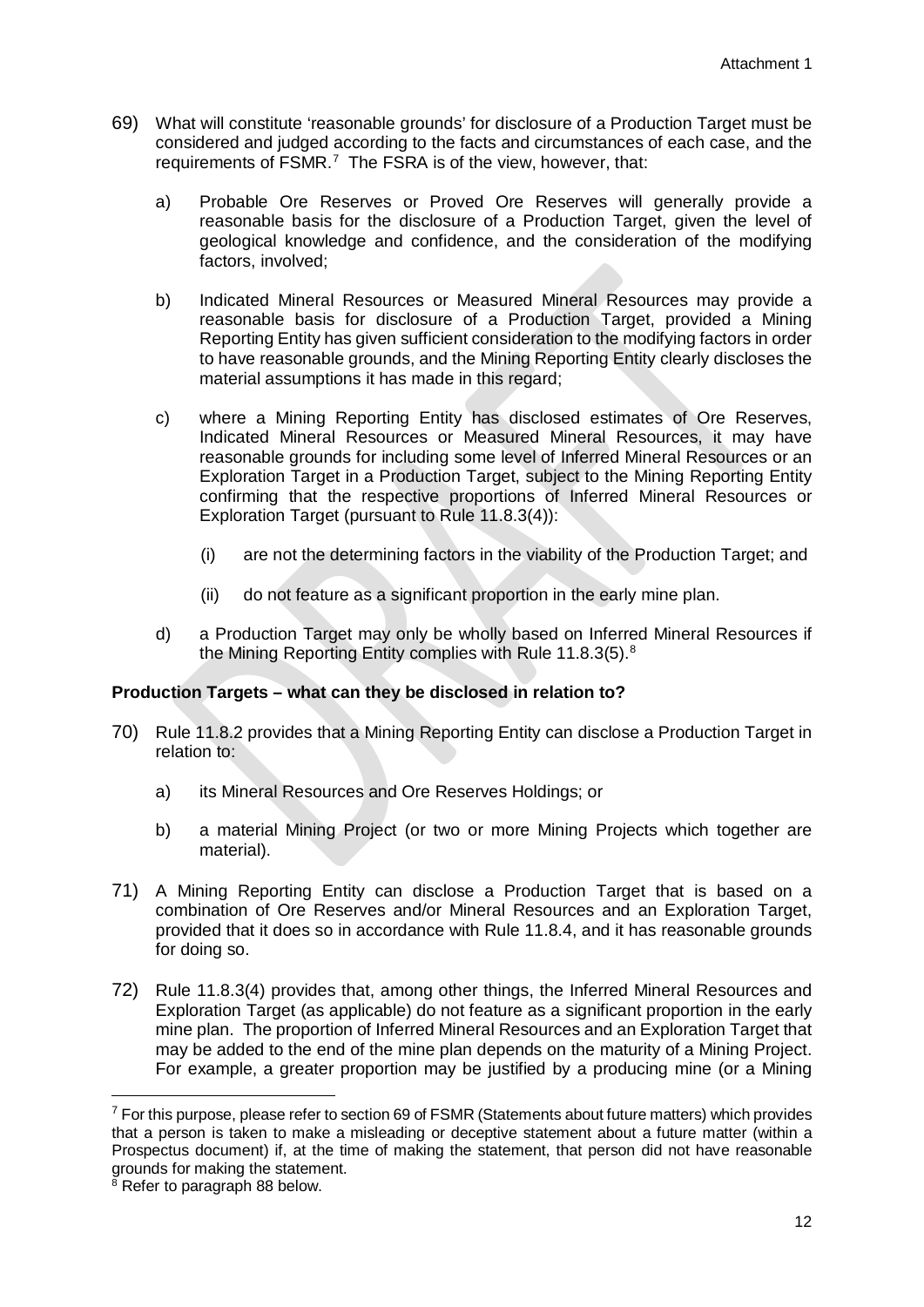Production Reporting Entity) with a history of converting Exploration Targets and Mineral Resources into Ore Reserves, than a Mining Exploration Reporting Entity that has Indicated Mineral Resources as the highest confidence Mineral Resource. For the purpose of this Rule, therefore, the FSRA interprets the phrase 'significant proportion' to mean 25% or less of the Mineralisation used to determine the Production Target is attributed to Inferred Mineral Resources and/or an Exploration Target.

#### <span id="page-15-0"></span>**Production Targets – what is not acceptable?**

- 73) Rule 11.8.1 provides that a Mining Reporting Entity cannot not disclose a Production target that is based wholly on:
	- a) on an Exploration Target;
	- b) on a combination of Inferred Mineral Resources and an Exploration Target; or
	- c) or partly on, Non-Equivalent Estimates.
- 74) In paragraphs a) and b) above, with no confirmed Ore Reserves, Measured Mineral Resources or Indicated Mineral Resources, there will be significant uncertainty as to the Mining Reporting Entity's ability to achieve the Production Target. In c) above, with the Mineralisation not having been verified and disclosed in accordance with a Mining Reporting Standard, there will be similar significant uncertainty as to the Mining Reporting Entity's ability to achieve the Production Target.

#### <span id="page-15-1"></span>**Disclosure requirements**

- 75) Each of the items required by 11.8.3(1) to (7) to be disclosed in relation to a Production Target must be disclosed at the same time as the headline Production Target is disclosed, and in the same document.
- 76) Rule 11.8.3(1)(a) requires a Mining Reporting Entity to disclose the material assumptions, and material economic assumptions, used to determine a Production Target the first time it discloses the Production Target. The aim of this is to facilitate greater transparency of the basis for a Production Target.
- 77) Pursuant to Rule 11.8.3(1)(b), if a Mining Reporting Entity considers that the material economic assumptions are commercially sensitive (e.g., pricing or volumes under long term contractual commitments), the Mining Reporting Entity is required to disclose a statement to that effect and provide an explanation of the methodology used to determine the material economic assumptions. Though this Rule 11.8.3(1)(b) allows for a Mining Reporting Entity to not disclose commercially sensitive information, the Mining Reporting Entity should carefully consider whether this commercially sensitive information needs to be disclosed to meet other disclosure obligations, including in reference to:
	- a) where an Issuer is issuing a Prospectus within ADGM, and the requirement in section 62(1) of FSMR to include all information that investors would reasonably require and expect to find in a Prospectus for the purposes of making an informed investment decision; or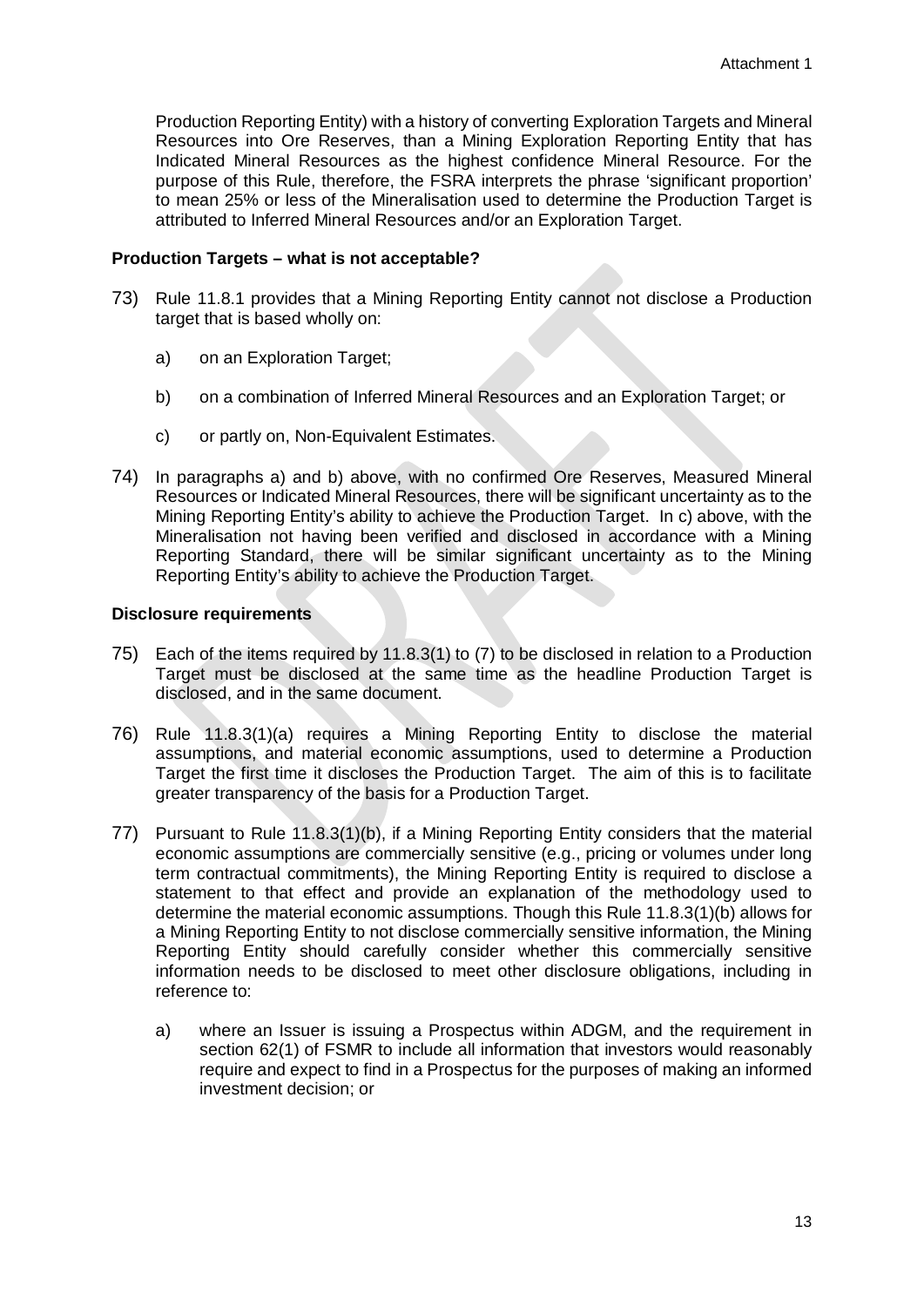- b) the requirements in sections 95(2) of FSMR and Rule 7.2.1 to disclose information that 'would, if generally available, be likely to have a significant effect on the price...' of Financial Instruments.<sup>[9](#page-16-0)</sup>
- 78) In such cases, however, where a Mining Reporting Entity relies on Rule 11.8.3(1)(b) it:
	- a) must make a statement to the effect that the material economic assumptions are commercially sensitive;
	- b) should explain why the information is considered a trade secret or commercially sensitive; and
	- c) must disclose sufficient information (possibly in narrative rather than numerical form, where the numbers are commercially sensitive) in order for investors to understand the methodology it has used to determine these factors and assumptions, and the basis on which it is reporting the relevant estimates.
- 79) Mining Reporting Entities need to be careful not to claim that information is commercially sensitive when this is not the case. If a Mining Reporting Entity, for example, has not yet entered into any commercially sensitive contracts that underpin its commodity price, capital expenditure or operational expenditure assumptions (as it is not yet a Mining Production Reporting Entity), it would be difficult to form a view that information about those assumptions would be commercially sensitive.
- 80) As Rule 11.8.3(1)(c) requires the disclosure of all material 'non-economic' assumptions, Mining Reporting Entities are not provided the same discretion relating to commercial sensitivity for these assumptions as what applies to material 'economic assumptions'.
- 81) It is important to note that as a Production Target involves a representation about future matters, it must be based on reasonable grounds, meaning that the price, capital expenditure and operational expenditure assumptions used to calculate the Production Target must also be objectively reasonable, or else the representation could be deemed as misleading.<sup>10</sup>
- 82) Rule 11.8.3(2) requires that if forecast commodity prices have been used, a Mining Reporting Entity must confirm that such forecast commodity prices were arrived at on reasonable grounds.
- 83) Where a Production Target in in part based on Inferred Mineral Resources, Rule 11.8.3(6) requires a Mining Reporting Entity's disclosure to include a prominent, and proximate, cautionary statement. For more details on the FSRA's expectations for prominent, and proximate, cautionary statements, please refer to paragraphs 87-89 below.
- 84) Where a Production Target is in part based on an Exploration Target, in addition to the Mining Reporting Entity's disclosure needing to include a prominent, and proximate, cautionary statement, Rule 11.8.3(7)(a) also requires a statement on the factors that

<span id="page-16-0"></span><sup>9</sup> Refer also to Guidance (paragraph 8) to Rule 7.2.1, which provides that *'information would be likely to have a "significant effect on price" if and only if it is information of that kind which a reasonable investor would be likely to use as part of the basis of his investment decisions'*.

<span id="page-16-1"></span><sup>&</sup>lt;sup>10</sup> For this purpose, please refer to section 69 of FSMR (Statements about future matters) which provides that a person is taken to make a misleading or deceptive statement about a future matter if, at the time of making the statement that person did not have reasonable grounds for making the statement.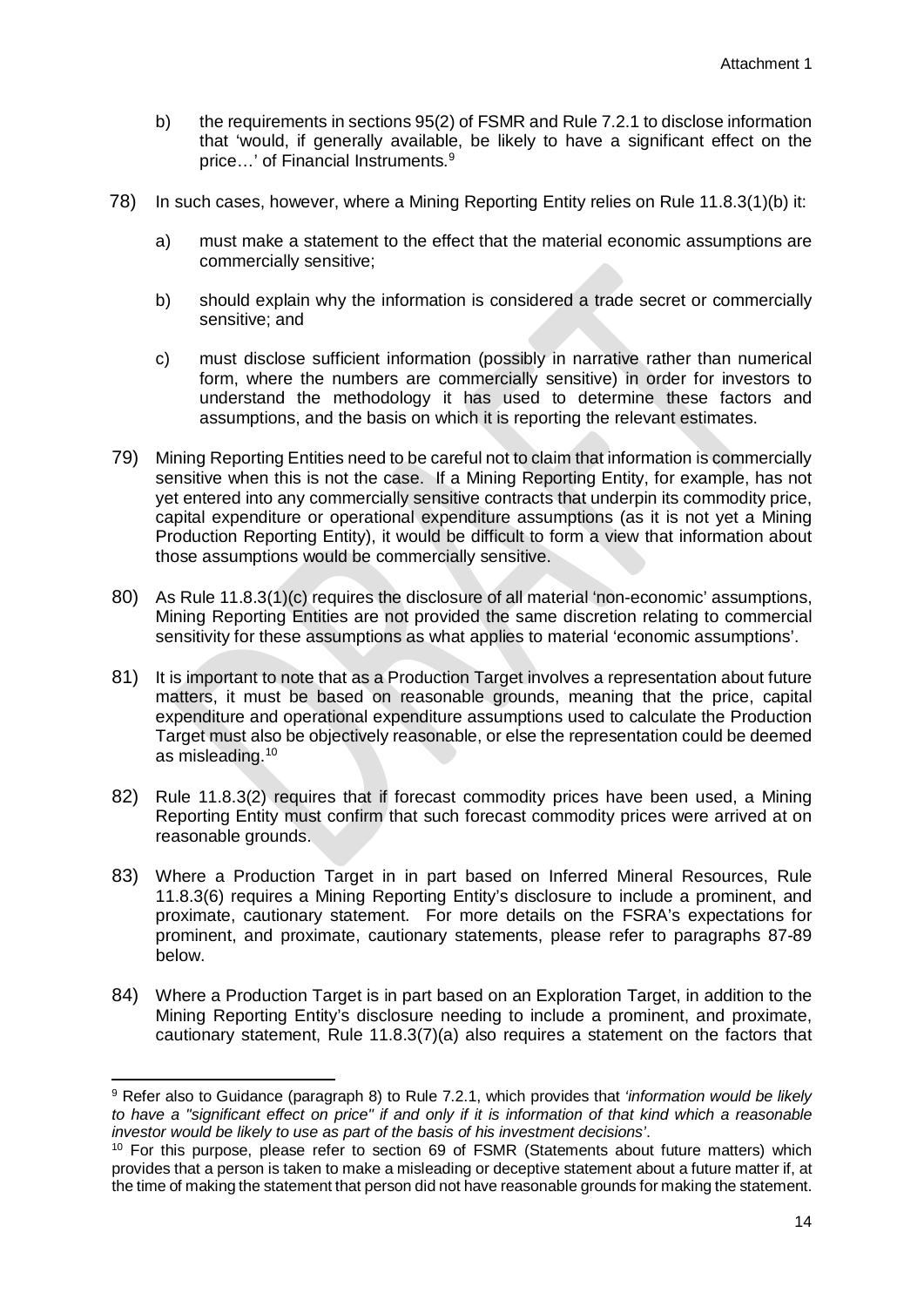lead the Mining Reporting Entity to believe that it has a reasonable basis for disclosing the Production Target.

- 85) The FSRA has not imposed a specific Rule obligation requiring confirmation that the estimates of Ore Reserves and/or Mineral Resources used in determining a Production Target have been prepared by a Competent Person in accordance with a Mining Reporting Standard. The FSRA expects to see disclosure of the appropriate Competent Person statement in relation to the original disclosure of the estimates of Ore Reserves and/or Mineral Resources, as part of the Mining Reporting Entity meeting its obligations under the Mining Reporting Standards and the Rules. The FSRA therefore suggests that Mining Reporting Entities reconfirm this position in any disclosure relating to Production Targets.
- 86) If a Mining Reporting Entity becomes aware that its Production results will differ materially (up or down) from any Production Target it has disclosed, it may have a legal obligation to disclose this. This obligation to disclose may arise under Rule 7.2.1 and Section 95(2) of FSMR, in order to disclose information that 'would, if generally available, be likely to have a significant effect on the price...' of Financial Instruments.<sup>[11](#page-17-1)</sup>

# <span id="page-17-0"></span>**Production Targets wholly based on Inferred Mineral Resources**

- 87) As noted earlier, Mining Reporting Entities are required to note that a disclosure about a Production Target can be deemed misleading unless the Mining Reporting Entity has reasonable grounds for making the disclosure. For this reason, the FSRA considers that l only in exceptional circumstances will a Mining Reporting Entity be able to form the view that it has reasonable grounds to determine a Production Target wholly based on Inferred Mineral Resources.
- 88) Rule 11.8.3(5) therefore requires that where a Production Target is wholly based on Inferred Mineral Resources, the following additional requirements be satisfied:
	- a) disclosure of an explanation as to why the Mining Reporting Entity believes it has a reasonable basis for disclosing a Production Target wholly based on Inferred Mineral Resources. This should, for example, be limited to types of Mineralisation where a Mining Project cannot be progressed, at the time of the disclosure, up to a higher level of confidence in the Mineralisation by conventional exploration alone;
	- b) disclosure of the level of confidence associated with the estimates of Inferred Mineral Resources and the basis of this level of confidence. This should be provided in narrative form and be sufficiently descriptive such that investors are informed of the reasons why the Mining Reporting Entity maintains this level of confidence;
	- c) completion and disclosure of an independent technical report that is of a sufficient level of confidence to support the Production Target. The Technical Study must be prepared by, or under the supervision of a Competent Person in accordance with a Mining Reporting Standard. The Technical Study produced by the independent Competent Person for the purposes of Rule 11.8.3(5)(c) should be a technical assessment report prepared in accordance with a Valuation Standard; and

<span id="page-17-1"></span> $\overline{a}$ <sup>11</sup> Refer to footnote 6.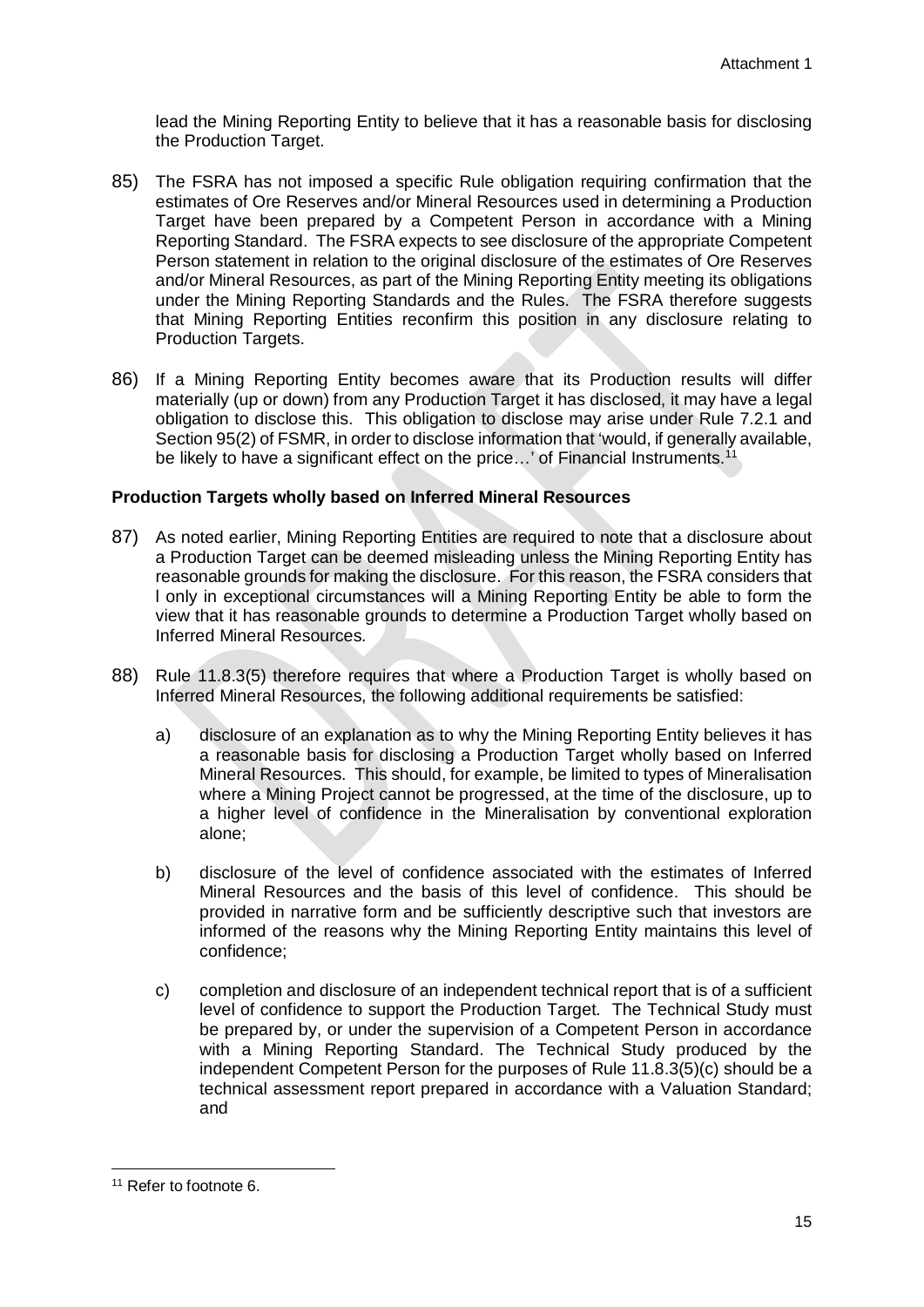- d) inclusion, in the relevant disclosure, of the prominent, and proximate, cautionary statement required by Rule 11.8.3(5)(d).
- 89) The Inferred Mineral Resources used in determining the Production Target are to be prepared by, or under the supervision of, a Competent Person, but are not required to be prepared by, or under the supervision of, an independent Competent Person.

# <span id="page-18-0"></span>**Exemptions from disclosure - Subsequent disclosures & operating mines**

- 90) Rule 11.8.4 allows Mining Reporting Entities to not have to include, within a subsequent disclosure of a Production Target, all the information set out in Rule 11.8.3 provided certain other conditions are satisfied. One of these conditions is that the subsequent disclosure must cross refer to the disclosure containing the Production Target and all the required supporting information.<sup>[12](#page-18-2)</sup>
- 91) Similarly, as set out in Rule 11.8.5, and with the FSRA being comfortable with a Mining (Production) Reporting Entity operating a mine underpinned by higher confidence Mineralisation, the disclosure obligations set out in Rule 11.8.3 do not apply when that operating mine is wholly underpinned by:
	- a) Ore Reserves;
	- b) a combination of Ore Reserves and Measured Mineral Resources; or
	- c) a combination of Ore Reserves and,
		- (i) Measured Mineral Resources; and/or
		- (ii) Indicated Mineral Resources, provided that the Indicated Mineral Resources are not the determining factor in the viability of the project.

# <span id="page-18-1"></span>**Are near-term production forecasts a Production Target?**

- 92) No, due to its limited time horizon, the FSRA does not consider a near-term production forecast a Production Target. The disclosure requirements contained in Rule 11.8.3, therefore, do not apply to the disclosure of a near-term production forecast, if that production forecast relates to the current or forthcoming year (though the provisions of Rule 7.2.1 do apply).
- 93) The FSRA also does not regard 'aspirational statements'<sup>[13](#page-18-3)</sup> as falling within the definition of 'Production Target'. Rule 11.8.3 also therefore does not apply to such statements.

<span id="page-18-2"></span> $\overline{a}$  $12$  It could be helpful, for example, for the Mining Reporting Entity to publish a copy of the original disclosure containing all the supporting information on its website, and include a hyperlink to that disclosure in its subsequent disclosure.

<span id="page-18-3"></span><sup>13</sup> Examples of 'aspirational statements' could include:

<sup>•</sup> *'ABC LLC aims to be a 200,000 plus ounces per annum zinc producer in 3 years';*

<sup>•</sup> *'XYZ LLC aims to be the leading regional aluminium producer by [year/date]; or*

<sup>•</sup> *'[Mining Company LLC] aims to be significant gold producer that is doubling production over the next 4 years].*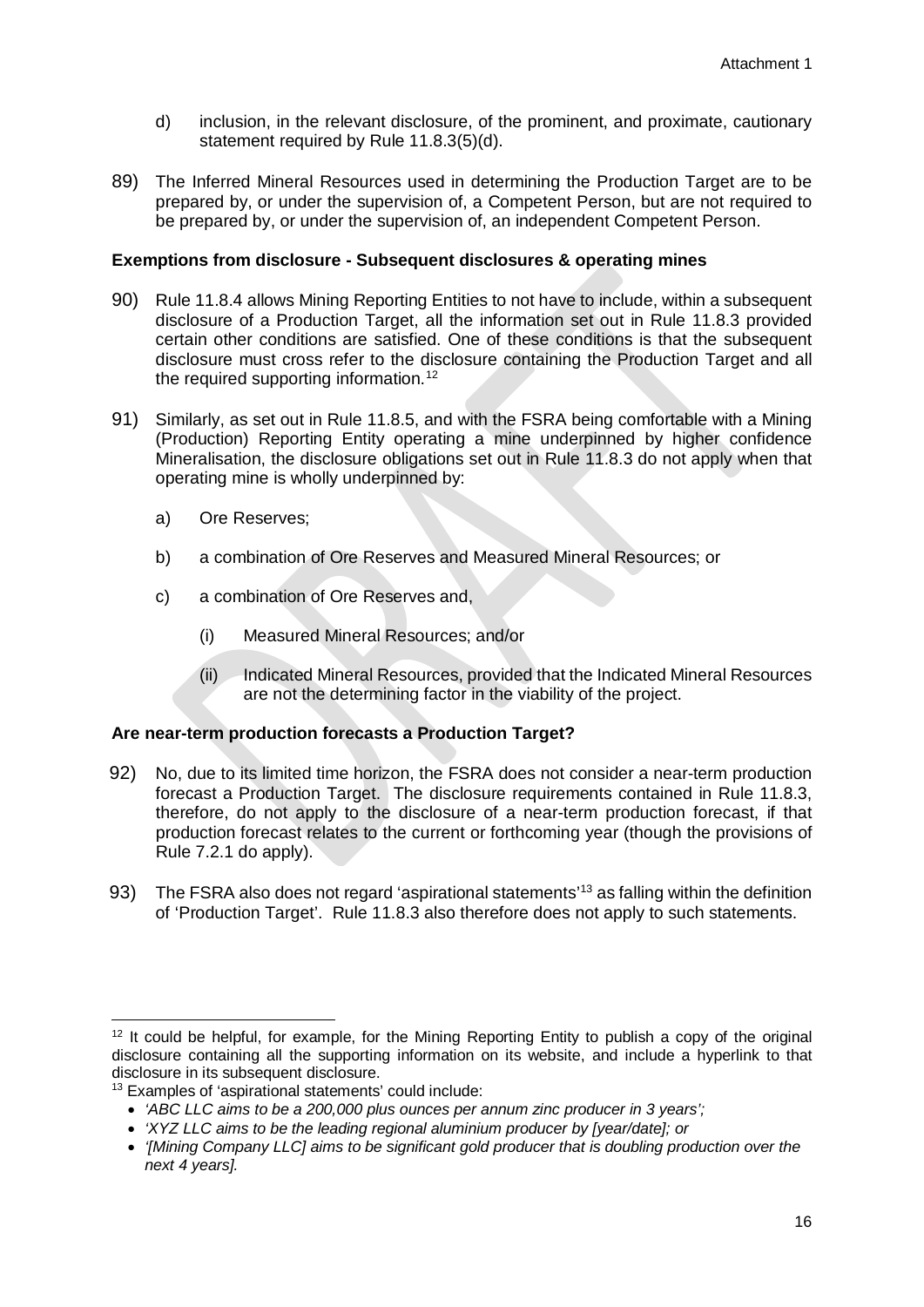# <span id="page-19-0"></span>**FORECAST FINANCIAL INFORMATION**

- 94) Rule 11.9 sets out the requirements for disclosing forecast financial information (derived from a Production Target disclosed under Rule 11.8). Similar to Production Targets, it is important to emphasise that forecast financial information is a forward-looking statement.<sup>14</sup>
- 95) As outlined above, and similar to the treatment of Production Targets, it is the responsibility of a Mining Reporting Entity disclosing forecast financial information derived from a Production Target to ensure that it has reasonable grounds to do so. Reasonable grounds extend not only to the Mineralisation underpinning the forecast financial information, but also to, for example, any assumptions regarding 'modifying factors' in Table 1 of the SAMREC Code or JORC Code.
- 96) In determining what constitutes 'reasonable grounds' for forecast financial information derived from a Production Target, a Mining Reporting Entity must consider the same requirements applying to Production Targets set out in paragraph 69 above.
- 97) Pursuant to Rule 11.9.1, the disclosure requirements in Rule 11.9.2 apply to forecast financial information relating to a Mining Reporting Entity's:
	- a) Mineral Resources and Ore Reserves Holdings; or
	- b) material Mining Project (or two or more Mining Projects which together are material).

# <span id="page-19-1"></span>**Disclosure requirements**

- 98) Each of the requirements to be disclosed in relation to forecast financial information derived from a Production Target in Rule 11.9.2 must be disclosed at the same time as the headline financial forecast is disclosed, and in the same document. Pursuant to Rule 11.9.2(2), the full disclosure requirements of Rule 11.8.3 (that relate to Production Targets) also apply to forecast financial information derived from a Production Target.
- 99) Similar to the treatment of material assumptions relating to Production Targets in Rule 18.3.1(1), Rule 11.9.2(1) requires a Mining Reporting Entity to disclose the material assumptions underpinning the forecast financial information the first time the Mining Reporting Entity discloses it. The aim of this Rule is to also facilitate greater transparency of the basis for the disclosure of forecast financial information. For further guidance on the FSRA's treatment of material assumptions, refer to paragraphs 76 to 80 above.
- 100) Pursuant to Rule 11.9.3, subsequent disclosures by a Mining Reporting Entity that refer to previously disclosed forecast financial information (derived from a Production Target) do not have to provide all the information set out in Rule 11.9.2 provided certain other conditions are satisfied. One of these conditions is that the subsequent disclosure must cross refer to the disclosure containing the forecast financial information, as well as all the required supporting information. [15](#page-19-3) This is consistent with the treatment of subsequent disclosure of Production Targets, set out in Rule 11.8.4.

<span id="page-19-2"></span><sup>&</sup>lt;sup>14</sup> For the quidance on forward looking statements in relation to Production Targets, refer to paragraphs 67-69 and 81 above.

<span id="page-19-3"></span> $15$  It could be helpful, for example, for the Mining Reporting Entity to publish a copy of the original disclosure containing all the supporting information on its website, and include a hyperlink to that disclosure in its subsequent disclosure.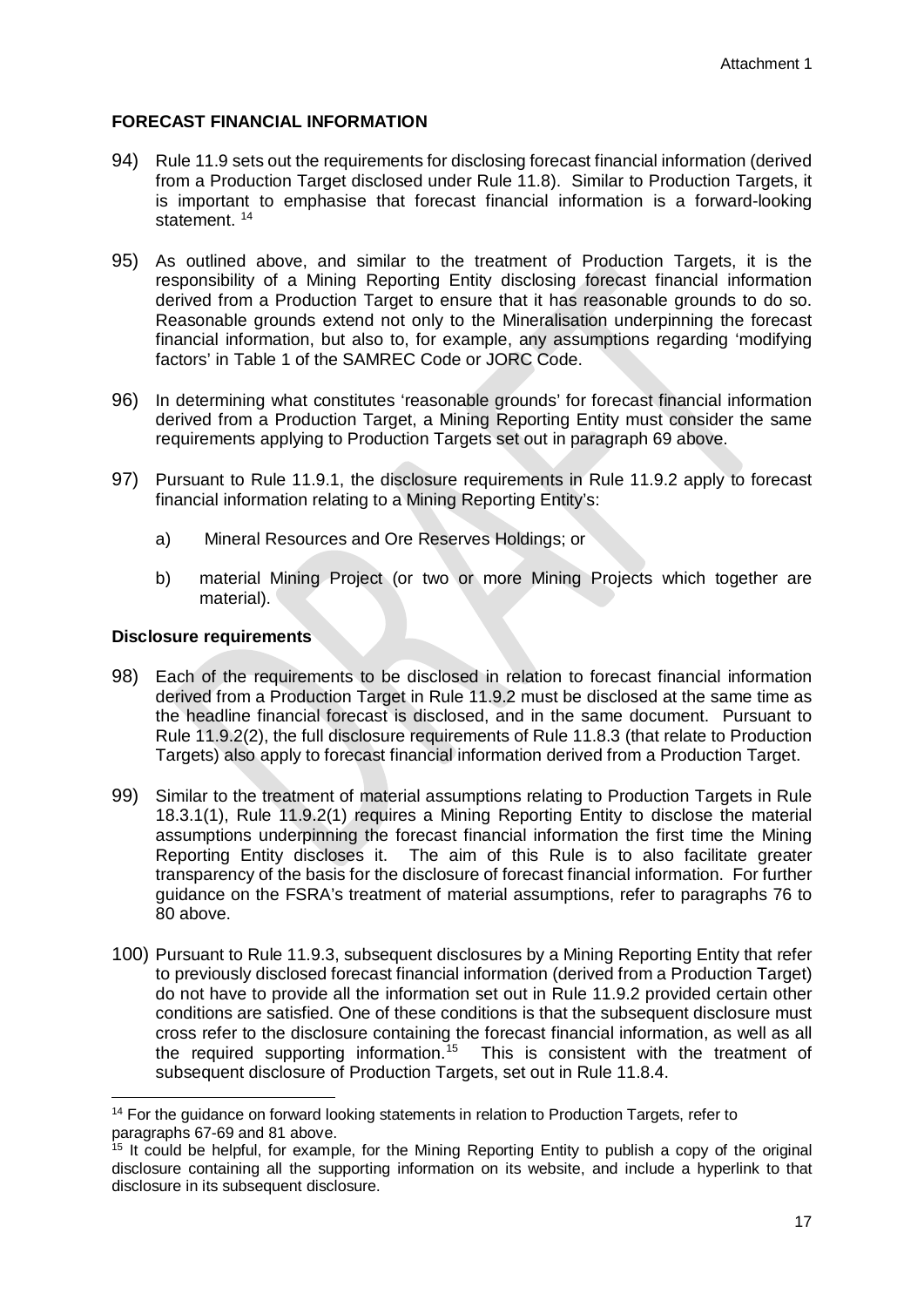- 101) Similar to the considerations set out above for Production Targets, the FSRA does not consider that a near-term production forecast, due to both its limited time horizon and focus on production rather than financial information, is forecast financial information. The disclosure requirements contained in Rule 11.9.2, therefore, do not apply to the disclosure of a near-term production forecast, if that production forecast relates to the current or forthcoming year (though Mining Reporting Entities should be aware that the provisions of Rule 7.2.1 do apply).
- 102) Pursuant to Rule 11.9.4, and similar to Rule 11.8.5, due to the FSRA being comfortable with a Mining (Production) Reporting Entity operating a mine underpinned by higher confidence Mineralisation, the disclosure obligations set out in Rule 11.9.2 do not apply to forecast financial information when that operating mine is wholly underpinned by the Mineralisation identified in paragraph 91 above.
- 103) Pursuant to Rule 11.9.2(2), a Mining Reporting Entity disclosing forecast financial information (derived from a Production Target) must disclose the underlying Production Target, and all the information contained in Rule 11.8.3. In interpreting this Rule, the FSRA requires a Mining Reporting Entity disclosing forecast financial information based solely on Inferred Mineral Resources to include the additional information required by Rule 11.8.3(5), in-so-far as that information relates to the forecast financial information.

### <span id="page-20-0"></span>**SPECIFIC DISCLOSURE REQUIREMENTS**

### <span id="page-20-1"></span>**Competent Persons**

- 104) Rule 11.12.1 requires that the first time a Mining Reporting Entity discloses an Exploration Target, Exploration Results, estimates of Mineral Resources or estimates of Ore Reserves, it must ensure that the disclosure, pursuant to Rule 11.12.1, states:
	- a) that it is based on, and fairly represents, information and supporting documentation prepared by a named Competent Person(s);
	- b) whether the Competent Person is an employee of the Mining Reporting Entity, or a Related Party, and, if not, the name of the Competent Person's employer; and
	- c) the name of the professional organisation of which the Competent Person is a member.
- 105) As required by Rule 11.12.2, the statement referred to in Rule 11.12.1 must only be disclosed with the prior written consent of the Competent Person(s) as to the form and context in which the Exploration Results or estimates of Mineral Resources or Ore Reserves (and the supporting information) are set out and presented within the specific disclosure.
- 106) This obligation in Rule 11.12.2 applies (but is not solely limited to) disclosures containing Exploration Results (or materially changed Exploration Results) (Rule 11.4), and estimates (or materially changed estimates) of Mineral Resources (Rule 11.5) and Ore Reserves (Rule 11.6). It also applies to the disclosure of a Mining Reporting Entity's Summary of Reserves and Resources (Rule 11.11.1), as well as the disclosure of a MKT Form 11-1.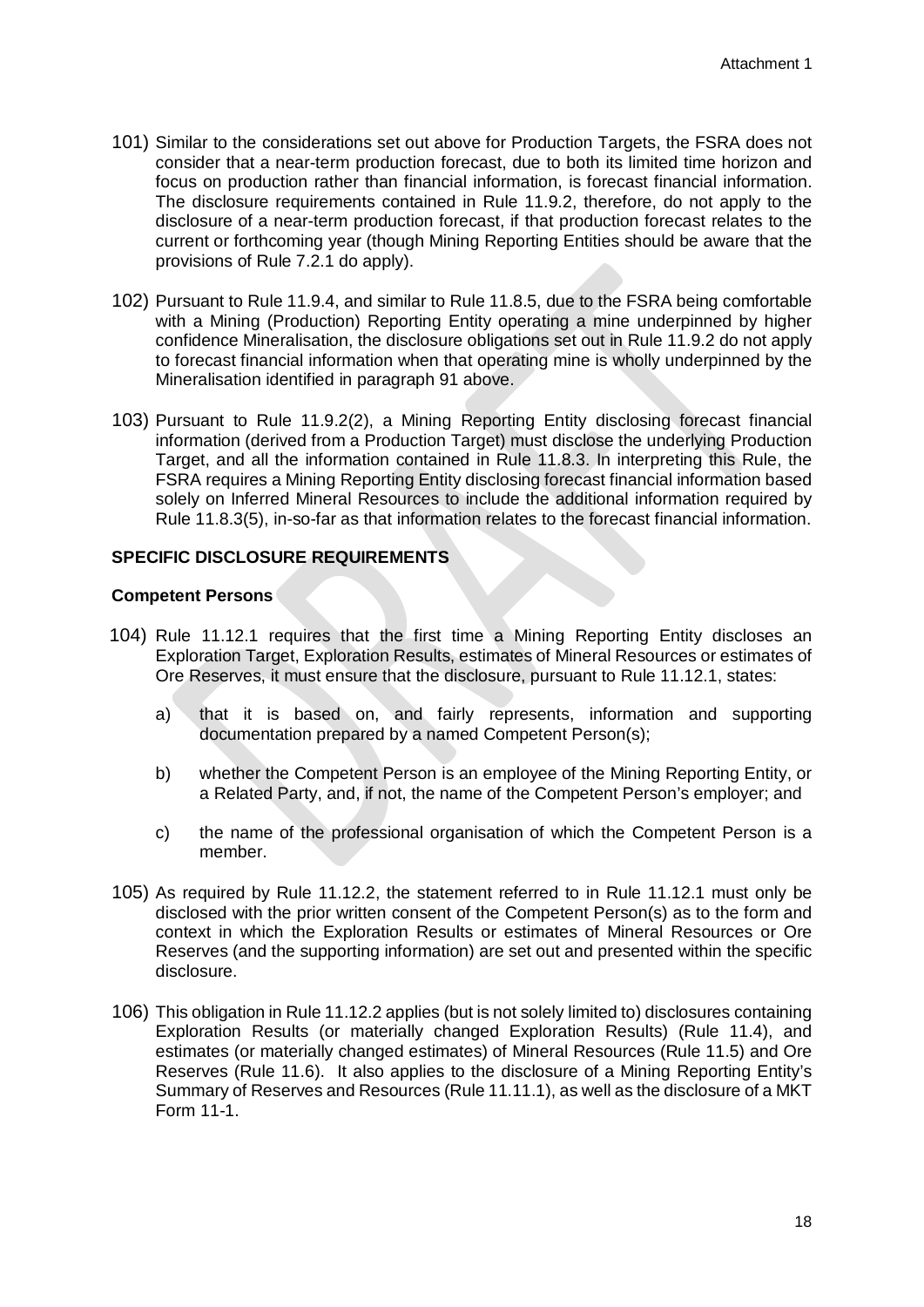- 107) As provided for in Rule 11.12.3, subsequent inclusion of the Competent Person's statement is not required upon a re-disclosure of the same Exploration Results, Mineral Resources or Ore Reserves where the following is met:
	- a) any subsequent disclosure that refers to the Exploration Results or estimates of Mineral Resources or Ore Reserves references the earlier disclosure containing the statements and consent referred to in Rule 11.12.1; and
	- b) the Mining Reporting Entity confirms in the subsequent disclosure that it is not aware of any new information or data that materially affects the information included in the earlier disclosure, and that all material assumptions and technical parameters underpinning the estimates in the earlier disclosure continue to apply and have not materially changed.
- 108) If a Mining Reporting Entity is not able to meet these conditions then a subsequent disclosure is to include the statements and consent required by Rule 11.12.1.

#### <span id="page-21-0"></span>**Prominent, and proximate, cautionary statements**

109) The requirements for disclosing pursuant to:

- a) Rules 11.7.4(1) and 11.7.5(3) (Non-Equivalent Estimates);
- b) Rules 11.8.3(5)(d), 11.8.3(6) & (7) (Production Targets);
- c) Rules 11.8.4(3) & (4) (Production Targets); and
- d) Rules 11.9.3(3) & (4) (Forecast financial information),

require the inclusion of a cautionary statement that is at least equally prominent, and if applicable, proximate to the disclosed information.

- 110) At least equal prominence, for the purposes of the Rules, means the cautionary statement should have, at the very least, the same font type, size and colour as the relevant information. This means that if the estimates of Prospective Resources are disclosed in a heading, the cautionary statement is to be in at least the same font type, size and colour as the heading. The FSRA expects that, at the very least, where the relevant information is highlighted and emphasised in any way (e.g., by being printed in bold, italics or a different colour to the surrounding text), the prominent cautionary statement must, at the very least, be equally highlighted and emphasised.
- 111) The FSRA considers that proximate, for the purposes of the Rules, means on the same page, and in the same paragraph or in the immediately preceding or following paragraph, as the relevant information. Except as set out below, placing a cautionary statement in a footnote or endnote, or in a general disclaimer elsewhere in a disclosure, does not meet the requirement for the statement to be proximate.
- 112) Where a disclosure includes multiple references to the relevant information, the required cautionary statement need only appear with the required prominence and proximity once, being where the relevant information first appears in the disclosure.
- 113) To the extent that the cautionary statement appears more than once, the Mining Reporting Entity should ensure that its presentation is consistent. For example, if a Mining Reporting Entity uses a smaller or less legible font when it first refers to the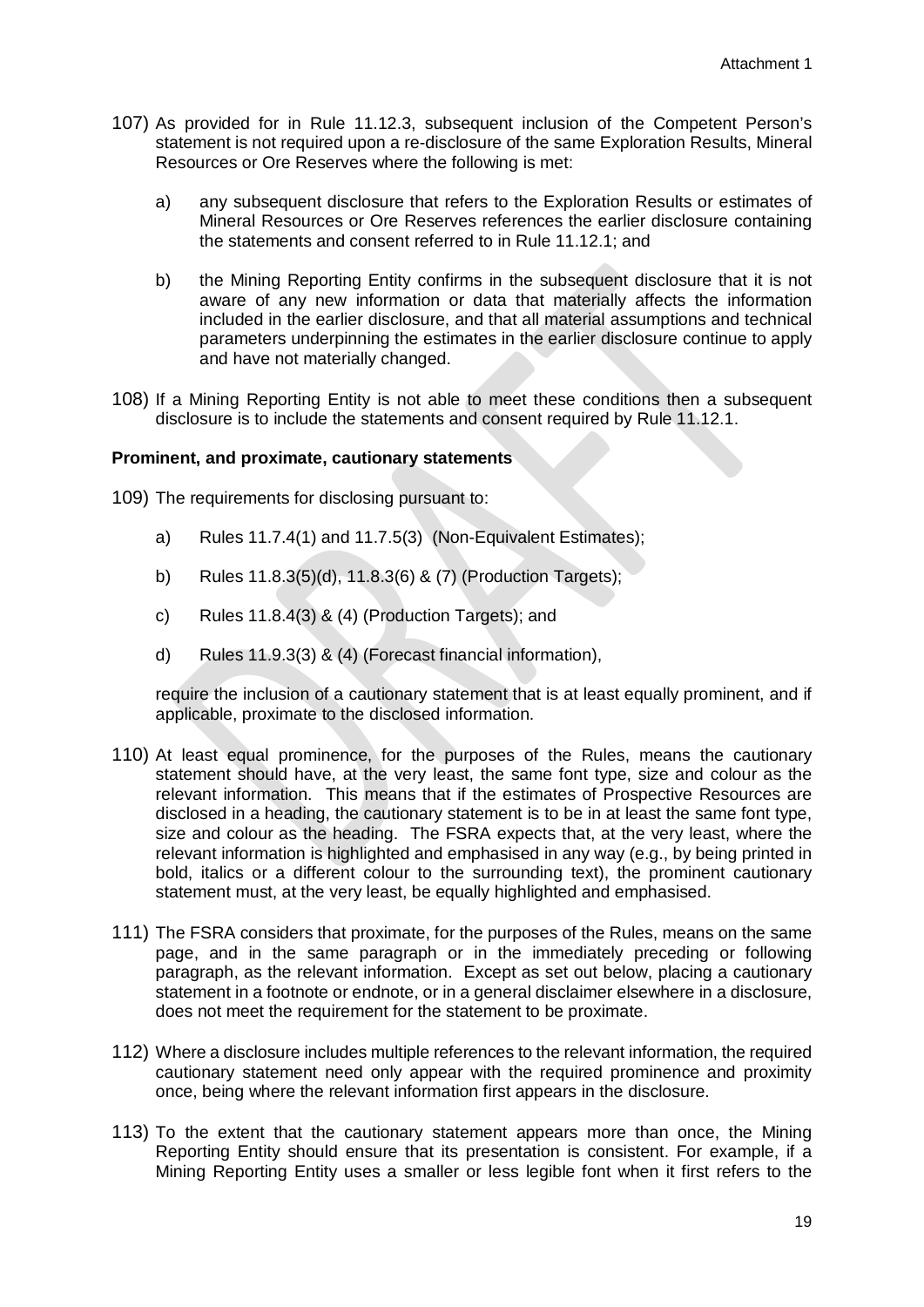relevant information than in subsequent references, such that its cautionary statement is therefore smaller or less legible compared to the subsequent information, the Mining Reporting Entity will be regarded by the FSRA as not promoting the purpose or intent of the relevant Rule. Similarly, if a Mining Reporting Entity first refers to the relevant information in plain font so that its cautionary statement is also in plain font, but then uses highlighted or emphasised text for subsequent references to the relevant information, the Mining Reporting Entity will be regarded by the FSRA as not promoting the purpose or intent of the relevant Rule.

114) After the first use of a cautionary statement within a disclosure, it is sufficient for any subsequent reference to the estimate of Prospective Resources to include a footnote or endnote that cross-refers to the cautionary statement (which includes the page number where the prominent cautionary statement appears).<sup>[16](#page-22-2)</sup>

#### <span id="page-22-0"></span>**Non acceptance of historical estimates**

 $\overline{a}$ 

- 115) Pursuant to Rule 11.12.4, the FSRA does not allow a disclosure by a Mining Reporting Entity that includes a statement about Exploration Targets, Exploration Results, Mineral Resources, Ore Reserves, Production Targets or a Technical Study to include Historical Estimates. Historical Estimates are estimates of Mineralisation prepared prior to the publication of the first editions of the JORC Code, the SAMREC Code and NI 43-1-1.
- 116) It is FSRA's expectation that a Mining Reporting Entity wishing to disclose Historical Estimates will first verify them against a Mining Reporting Standard.

#### <span id="page-22-1"></span>**Disclosure against Table 1 of JORC Code / SAMREC Code**

- 117) In practice, the requirements for a Mining Reporting Entity to disclose Exploration Results (Rule 11.4), an estimate of Mineral Resources (Rule 11.5) or an estimate of Ore Reserves (Rule 11.6) include an obligation (via Rule 11.2.1) for the Mining Reporting Entity to report against, for example, Table 1 of the JORC Code or SAMREC Code on an 'if not, why not' basis.
- 118) This means that if a Mining Reporting Entity determines that one or more of the criteria in Table 1 of the JORC Code/SAMREC Code is not information material to the understanding of its disclosed information, the Mining Reporting Entity must identify those criteria and include in its disclosure a description of why it considers the information is not material to understanding the disclosed information.
- 119) In such a circumstance, a Mining Reporting Standard cannot leave an item contained within Table 1 blank or state 'not applicable/not relevant', if it does not believe that the information is material to understanding the disclosed information. Instead, the Mining Reporting Entity must include a clear statement as to why it is not material.

<span id="page-22-2"></span><sup>&</sup>lt;sup>16</sup> For example, in the case of a cautionary statement for a Production Target, of which a proportion is based on an Exploration Target (see Rule 11.8.3(6)), a suitable cross-reference would be:

*<sup>&</sup>quot;This production target must be read in conjunction with the prominent cautionary statement on page [insert page number] that:*

*<sup>&#</sup>x27;The potential quantity and grade of an exploration target is conceptual in nature, there has been insufficient exploration to determine a mineral resource and there is no certainty that future exploration work will result in the determination of mineral resources or that the production target itself will be realised.'".*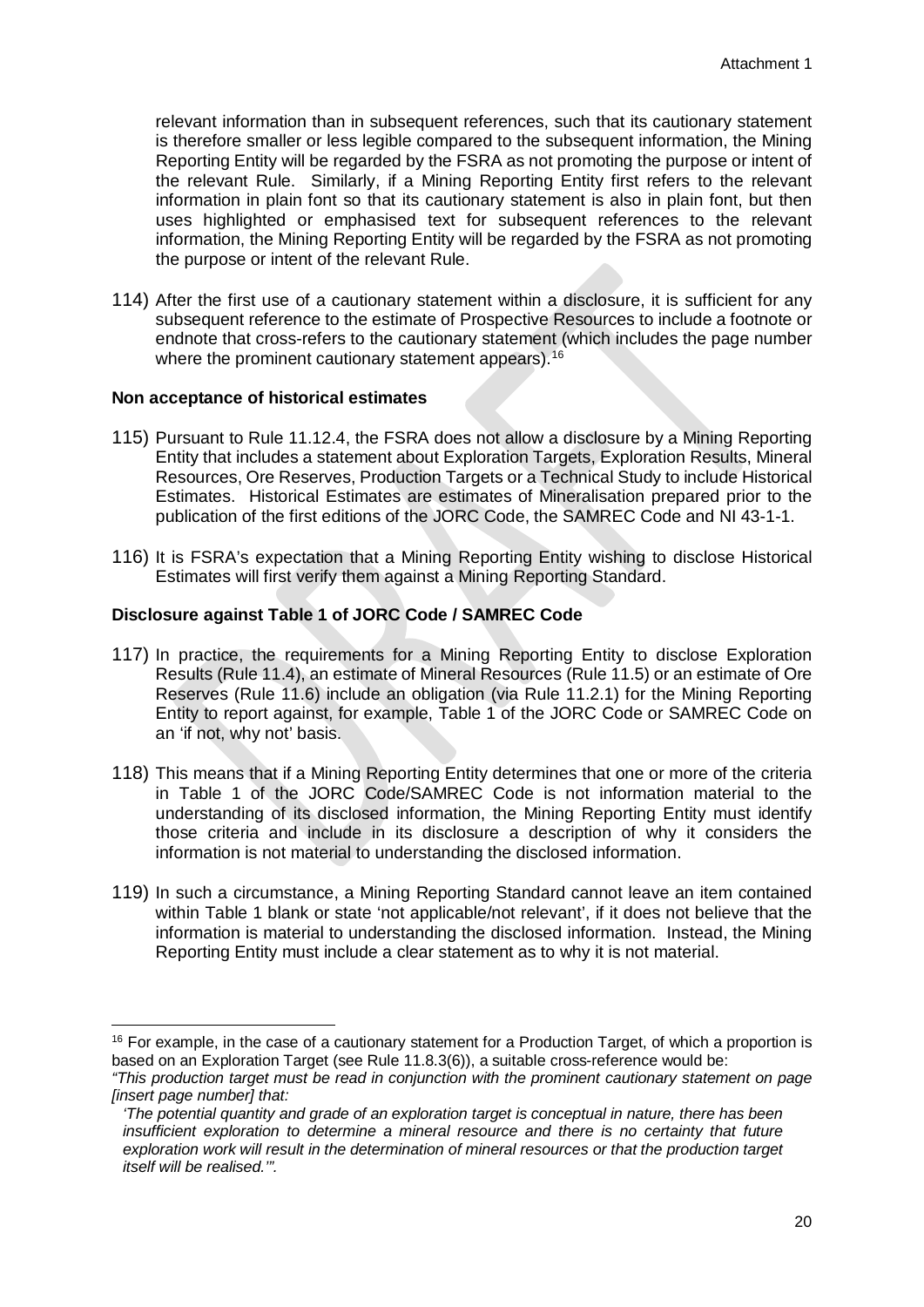120) The FSRA would also further draw the attention of Mining Reporting Entities to the guidance set out above in paragraphs 50-53 in relation to commercially sensitive information. The FSRA reiterates that the same considerations apply in relation to the reporting against Table 1 considerations.

# <span id="page-23-0"></span>**QUARTERLY DISCLOSURE OBLIGATIONS**

### <span id="page-23-1"></span>**Quarterly Activity Reports**

- 121) The FSRA requires Mining Exploration Reporting Entities and Mining Production Reporting Entities to disclose, on a quarterly basis, an update of their activities. Mining Exploration Reporting Entities are required, pursuant to Rule 11.10.1, to disclose a quarterly report which provides, on a consolidated basis:
	- a) details of its activities relating to mining Exploration, or a statement that there have been no activities relating to mining Exploration (if there have not been any);
	- b) a summary of its activities relating to mining production and development, or a statement that there have been no activities relating to mining production and development (if there have not been any);
	- c) a summary of the expenditure it has incurred in relation to mining Exploration or mining Production activities; and
	- d) details of the Mining Tenements, and the beneficial interests in farm-in and farmout agreements, held by the Mining Exploration Reporting Entity as at the end of the relevant quarter, and any changes over the quarter.
- 122) Mining Production Reporting Entities are required, pursuant to Rule 11.10.3, to disclose a quarterly report which provides, on a consolidated basis:
	- a) details of its activities relating to mining production and development, or a statement that there have been no activities relating to mining production and development (if there have not been any);
	- b) a summary of its activities relating to mining Exploration, or a statement that there have been no activities relating to mining Exploration (if there have not been any); and
	- c) a summary of the expenditure it has incurrent in relation to mining production and mining Exploration.
- 123) As required by Rules 11.10.2 and 11.10.4, the quarterly reports for both Mining Exploration Reporting Entities and Mining Production Reporting Entities are to be disclosed no later than one month after the end of the relevant quarter.

# <span id="page-23-2"></span>**Quarterly Cash Reports - Mining Exploration Reporting Entities**

124) Mining Exploration Reporting Entities are required, pursuant to Rule 10.1.3B(1), to disclose a quarterly cash report in the form set out in Appendix 10-#. Rule 10.1.3B2 requires a quarterly cash report to be disclosed no later than one month after the end of the relevant quarter.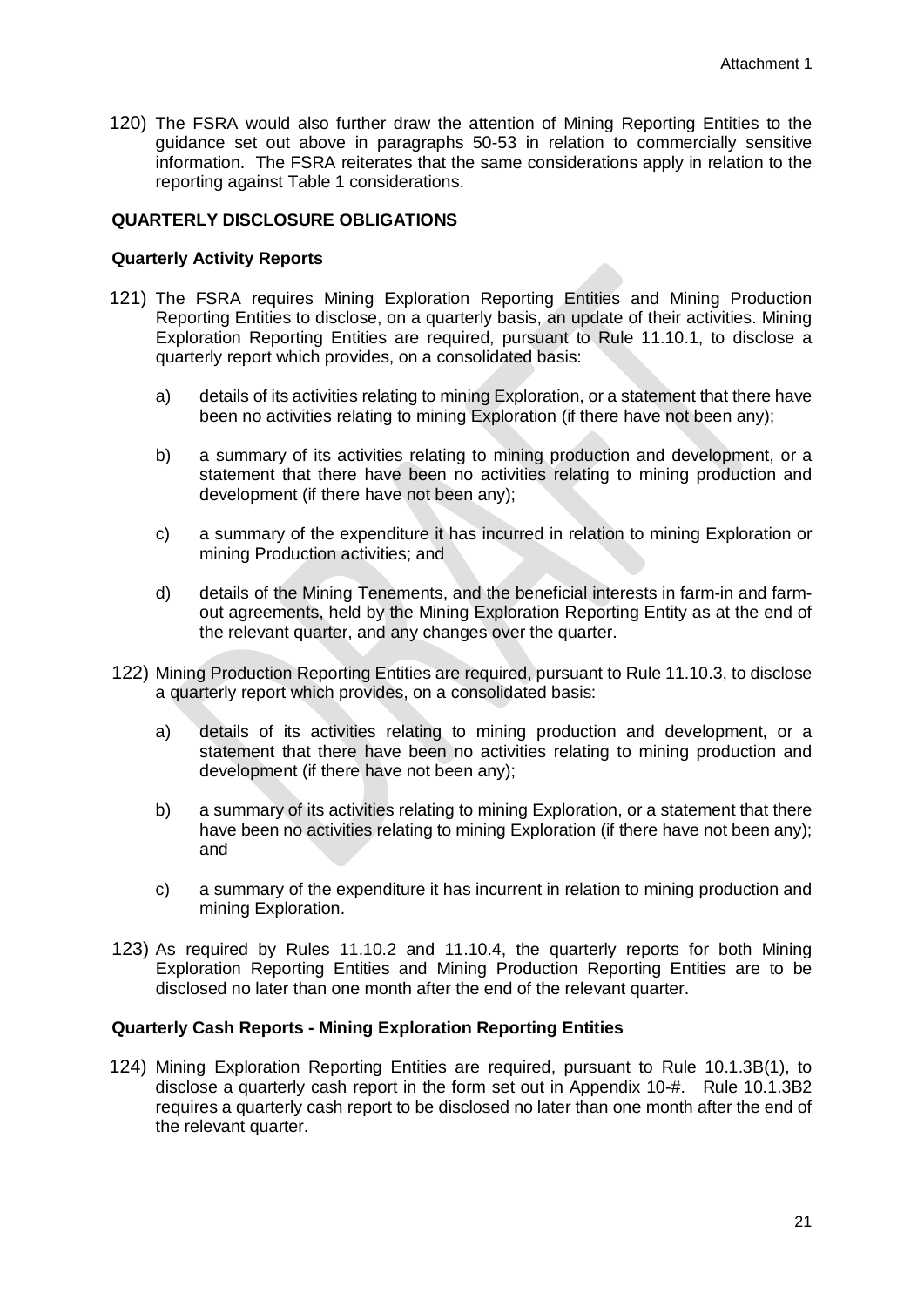- 125) Mining Exploration Reporting Entities, pursuant to Rules 10.1.7(2)(i) and (iii), and Rule 11.10.1, are not required to disclose:
	- a) within their semi-annual financial report, events that have happened in the first six months of a financial year;
	- b) within their semi-annual financial report, a description of the principal risks/uncertainties for the remaining six months of the financial year; or
	- c) a Full Year Indicative Financial Report.
- 126) This is due to Mining Exploration Reporting Entities having as their main business activity the expenditure of funds on mining Exploration, and the expectation that they are unlikely to have material revenues outside of this activity. As a result, the disclosure of a Mining Exploration Entity's quarterly activity reports and quarterly cash reports (as set out above), along with any other disclosures required to be made under Chapters 7 and 11 of the Rules, allow for sufficient information (financial and otherwise) to be available to allow investors to make an informed decision as to the value of a Mining Reporting Entity's Securities.

#### <span id="page-24-0"></span>**ANNUAL DISCLOSURES**

#### <span id="page-24-1"></span>**Summary of Reserves and Resources**

- 127) As required by Rule 11.11.1, a Mining Reporting Entity that has any Ore Reserves or Mineral Resources is required to disclose, on an annual basis, a Summary of Reserves and Resources.
- 128) Flexibility is provided to a Mining Reporting Entity as to when the Summary of Reserves and Resources is to be disclosed. Rather than requiring the Summary of Reserves and Resources to always be disclosed by a Mining Reporting Entity in its annual financial report, a Mining Reporting Entity has the flexibility (provided by Rules 11.10.1(5) and 11.10.3(4)) to disclose the Summary of Reserves and Resources within either its annual financial report or as part of its quarterly activities report.
- 129) A Mining Reporting Entity should disclose its Summary of Reserves and Resources within the same report each year (whether that be its annual financial report, or a particular quarterly activities report) so as to allow for suitable year-on-year comparison, and Rules 12.10.1(6) and 11.10.3(5) require each quarterly activity report to state when the previous and next disclosure of a Summary of Reserves and Resources was, and is next to be, disclosed. Together, these Rules allow a Mining Reporting Entity to fully align the preparation and disclosure of its Summary of Reserves and Resources with its review process and corporate planning/reporting cycle.
- 130) It is noted that the Mining Reporting Standards (e.g., Clause 9 of the JORC Code or Clause 7 of the SAMREC Code) set out that prior written consent (of the named Competent Person who approved the required Competent Person statement as a whole as to form and context in which it appears) must be disclosed as part of a Mining Reporting Entity's annual disclosure of Mineral Resources and Ore Reserves. This consent is include in MKT Form 11-1 (discussed later in this Guidance).
- 131) Mining Reporting Entities, pursuant to Rule 11.11.2, are also required to include an update on its policies and practices for operating in a sustainable manner.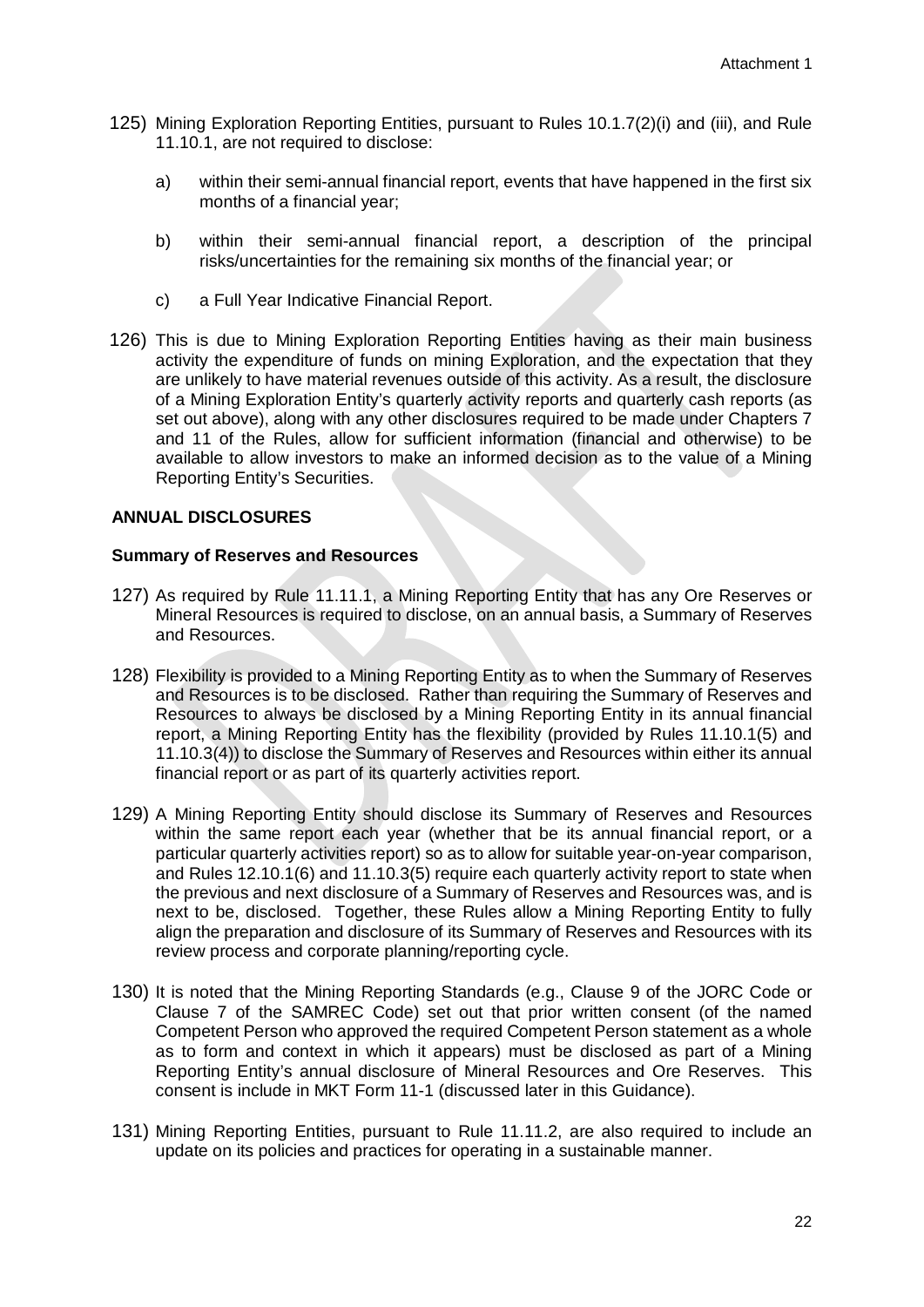## <span id="page-25-0"></span>**INTERACTION OF CHAPTER 12 WITH OTHER RULE DISCLOSURE OBLIGATIONS**

- 132) As set out in earlier parts of this Guidance, the disclosure obligations relating to mining activities and to Mining Reporting Entities (as set out in Chapter 11 of the Rules) operate closely with the disclosure obligations set out in separately within the Rules, including Chapter 2 (The Listing Rules), Chapter 4 (Offers of Securities), Chapter 7 (Market Disclosure) and Chapter 10 (Accounting Periods, Financial Reports and Auditing). For example, where a Mining Reporting Entity is required to make a disclosure in relation to mining activities under Rule 7.2.1, the information contained in the disclosure must not only comply with Rule 7.2.1 but also with any applicable Rules within Chapter 11. The same principle applies in the context of an Issuer making an Offer of Securities within ADGM, such that the Prospectus requirements of Chapter 4 of the Rules, Appendix 1 of the Rules (Content of a Prospectus) and Chapter 11 all apply.
- 133) All other things being equal, the FSRA considers that the obligation for a Mining Reporting Entity to disclose material information about mining activities under Rule 7.2.1 and Chapter 11 will generally only be triggered when the Mining Reporting Entity is in possession of all the information that it is required to include in a disclosure about that relevant mining activity (being the information it is required to disclose under Chapter 11 of the Rules).
- 134) Prior to a Mining Reporting Entity having all the information available to it, the FSRA considers that whatever material information it may have about the mining activity will generally be insufficiently definite to warrant disclosure under the Rules. Therefore, provided the material information is and remains confidential, and the FSRA has not formed the view that the information ceases to remain confidential (e.g., where there are exceptions from disclosing the information), the material information is not immediately required to be disclosed under Rule 7.2.1. For more information, please refer to Chapter 7 of the Rules, and any relevant Guidance that the FSRA may publish from time in relation to the FSRA's expectations as to how Reporting Entities are to comply with Chapter 7.

# <span id="page-25-1"></span>**Offers, and Admission to FSRA Official List of Securities**

- 135) As set out in the Rules, and reinforced by this Guidance, the disclosure obligations imposed by the FSRA establish a high bar for the purposes of compliance by Mining Reporting Entities. The intent behind these Rules is to provide a clear, rational set of regulatory requirements, in order to provide:
	- a) Mining Reporting Entities with clear requirements as to what they need to understand and ensure compliance with, to allow them to suitably comply with the requirements of being a Mining Reporting Entity; and
	- b) the market (that invests and trades in the Securities of the Mining Reporting Entity) a clear, and suitably regulated, framework to allow it better understand the information disclosed by Mining Reporting Entities.
- 136) For these reasons, the FSRA considers these Rules (particularly in the way that they inter-relate between Issuers/entities making an Offer of Securities and Reporting Entities) establish a standard of disclosure, and expectations of related conduct by Mining Reporting Entities, of a market leading calibre. The FSRA expects therefore that these Rules be applied only to those entities that will undertake the full set of requirements within the Rules, meaning that a Mining Reporting Entity should be: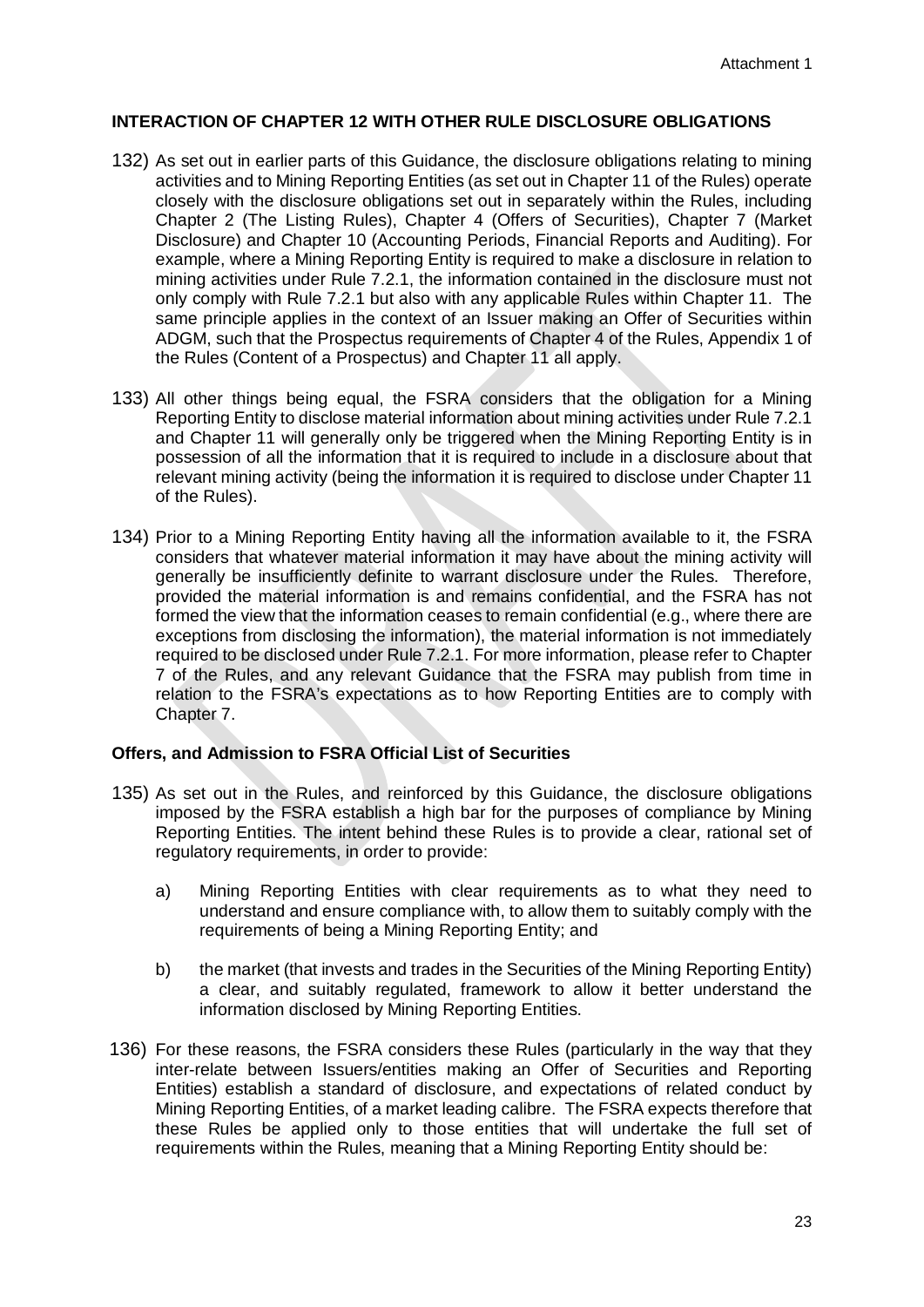- a) conducting an Offer of Securities and complying with Rule 11.3;
- b) seeking admission to the Official List of Securities (under Section 51 of FSMR);
- c) seeking admission to trading on a Recognised Investment Exchange (RIE);<sup>[17](#page-26-0)</sup> and
- d) complying with the ongoing disclosure Rules in their entirety, including Chapter 11.
- 137) In effect, the FSRA sees the ability of a Mining Reporting Entity to raise capital within ADGM and ensure ongoing compliance with the Rules as part of an over-arching set of regulatory requirements. The following circumstances, therefore, are important to note:
	- a) If an Issuer was seeking to make a Prospectus Offer within ADGM, but not seeking to be listed and traded within ADGM, then depending on where the listing and trading was to occur, the FSRA may not view the entity as having the required 'investor protection' and 'disclosure' protections in place, and may not form a view that it can approve the Prospectus under Rule 4.6.2. In such circumstance, it may be the FSRA's general view that the Issuer (or relevant entity) also seek admission to the Official List and admission to trading on a RIE;
	- b) If an issuer was seeking to make a prospectus offer outside ADGM, but then seek to be listed and traded within ADGM, then depending on where the listing and trading was to occur the FSRA may not view the issuer as having made an offer of securities (equivalent to the requirements within the Rules), such that there were inadequate 'investor protection' and 'disclosure' protections in place, and it may, therefore, form a view that it cannot approve an admission to the Official List (under Section 50(2) of FSMR). In such circumstance, it may be the FSRA's general view that the Issuer (or relevant entity) also make a Prospectus Offer within ADGM as well;
	- c) If an Issuer was seeking to make a Prospectus Offer within ADGM and in another 'equivalent' jurisdiction<sup>[18](#page-26-1)</sup>, but not seeking to be listed and traded within ADGM, the FSRA may be in a position to consider, based on its review of the Prospectus, that the required 'investor protection' and 'disclosure' protections are in place, and may be able to form a view that it can approve the Prospectus under Rule 4.6.2;
	- d) If an Issuer was seeking to make a Prospectus Offer within ADGM and outside ADGM (into an 'equivalent jurisdiction'[19](#page-26-2)), as well as seeking admission to the Official List and admission to trading on a RIE (on a primary listing, dual-listing, or secondary listing basis), the FSRA may be in a position to consider that the required 'investor protection' and 'disclosure' protections are in place, and may be able to form a view that it can approve the Prospectus under Rule 4.6.2 and approve an admission to the Official List of Securities (under Section 50(2) of FSMR)
- 138) Considering the circumstances above, and the positioning of FSRA in relation to these matter, the FSRA suggests that Issuers/Mining Reporting Entities (and their advisors) contact the FSRA as early as possible to discuss.

<sup>&</sup>lt;sup>17</sup> As provided for under Market Infrastructure Rule (MIR) 3.9.

<span id="page-26-1"></span><span id="page-26-0"></span><sup>18</sup> For example, one of Canada, South Africa or Australia

<span id="page-26-2"></span><sup>19</sup> See footnote 16 above.